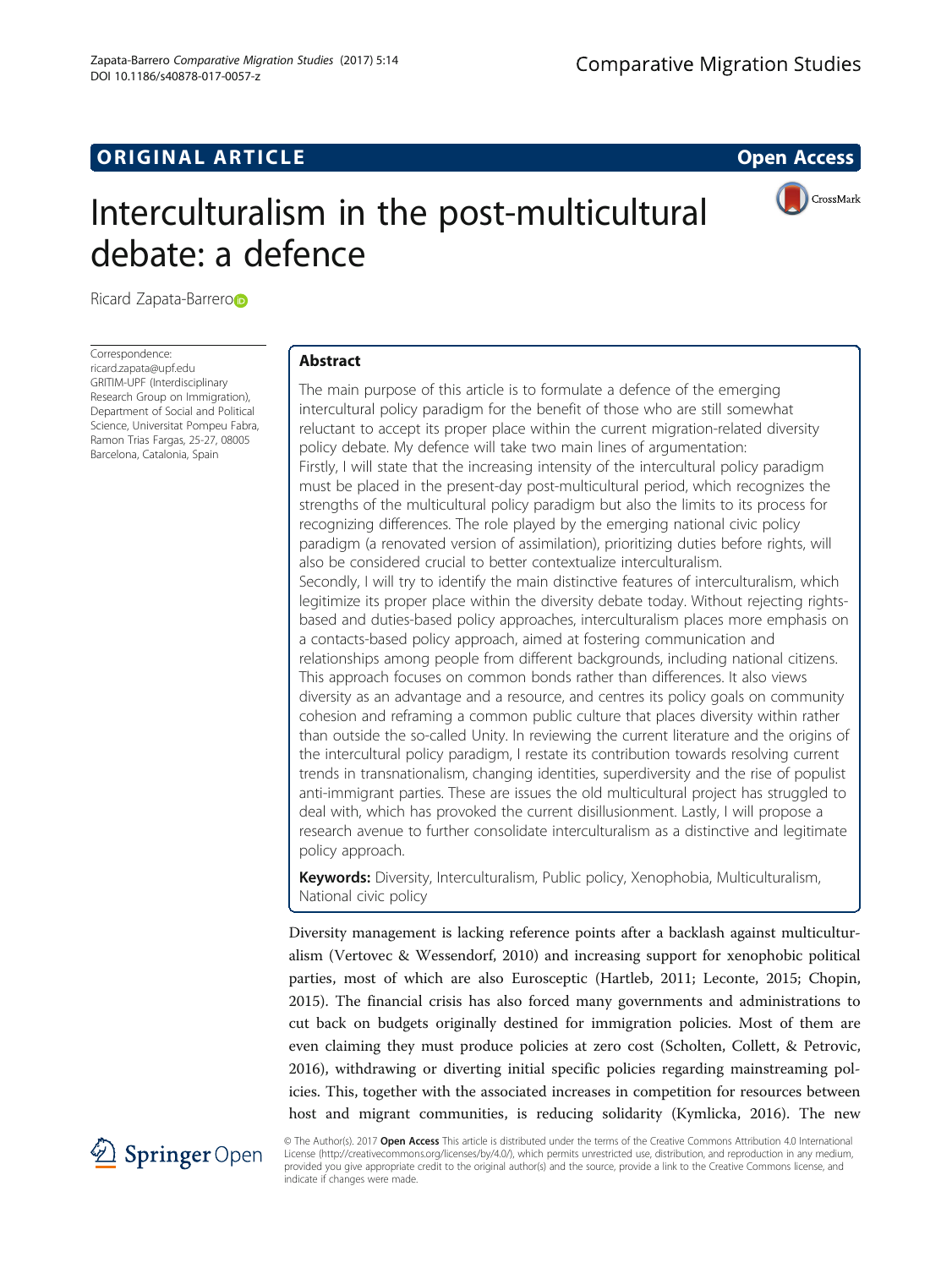context of superdiversity (Vertovec, [2007](#page-21-0), [2014](#page-21-0)) and the fact that multiple identities and transnational practices are becoming the norm is evidence that we are entering a post-racial period where factors such as birth-origin and nationality do not necessarily drive diversity policies; other factors such as social class, gender, age, current legal situation and working conditions also come into play. The fact that the securitisation framework has penetrated most diversity-management thinking, preventing more open, cosmopolitan and humanistic policies towards newcomers and those who have already been living in reception societies for some time, and the fact that in recent years strong trends have emerged showing that second-generation migrants are strongly embracing radical outlooks, are signs of a very extreme situation for the core project of multicultural Europe (Triandafyllidou, Modood, & Zapata-Barrero, [2006](#page-21-0)). Brexit and the end of free movement for EU workers (Favell, [2014](#page-20-0)) also poses serious difficulties to maintain one of the markers of European identity, namely, European citizenship (Zapata-Barrero, [2016a](#page-22-0)), and certainly contributes to the need to reframe the European project (Triandafyllidou & Gropas, [2015\)](#page-21-0). In such times of turmoil and in this context of a crisis of ideas, interculturalism may help light the way, enjoying as it does some traction in policy and political spheres, and some support from experts and in academic circles, indispensable conditions for being considered a policy paradigm.

This initial dynamic contextualization illustrates that we cannot understand the emergence of the intercultural policy paradigm (ICP) in migration and diversity studies from a static perspective. The ICP is the result of a historical process and the outcome of many factors that today reframe the migration-related diversity policy debate. The best way to focus this discussion is in terms of continuities and changes, and to approach it in terms of policy paradigm change and formation (Zapata-Barrero, [2017b](#page-22-0)). Against this backdrop I shall defend two key arguments.

Firstly, the emergence of the ICP must be placed in the current post-multicultural (post-M) period, which recognizes the strengths of the multicultural policy paradigm (MCP) in setting equality, power sharing and inclusion, but set limits to this process of recognition of differences. The role played by the emerging national civic policy paradigm (NCP) (a renovated and perhaps more inclusive version of the former assimilationist policy paradigm) in placing duties before rights will be seen as critical. This post-M period also illustrates an increasing academic awareness that casts doubt on the way the debate has been conducted in the past in terms of a Unity and Diversity nexus. This framework debate needs to be replaced together with its version that separates immigrants from national citizens for the creation of diversity policies, as this assumed separation has caused tensions, which, instead of solving issues, belong to the problems that need to be solved. This is how I place the old multicultural policy approach. New recognitions that we are in a super-diverse society, governed by increasing transnationalism in all its facets – complex multiple identities becoming more and more the norm – make it harder to encapsulate diversity issues in such outdated frameworks.

Secondly, I will show the main distinctive features and commonalities of interculturalism with the other two policy paradigms that today govern the post-M period, focusing particularly on the contrast with MCP, given the basic theme of this special issue. Without necessarily rejecting the rights-based and duties-based policy approaches, interculturalism places more emphasis on a contacts-based policy approach. Following some key dimensions of the policy-paradigm change debate, I will defend the position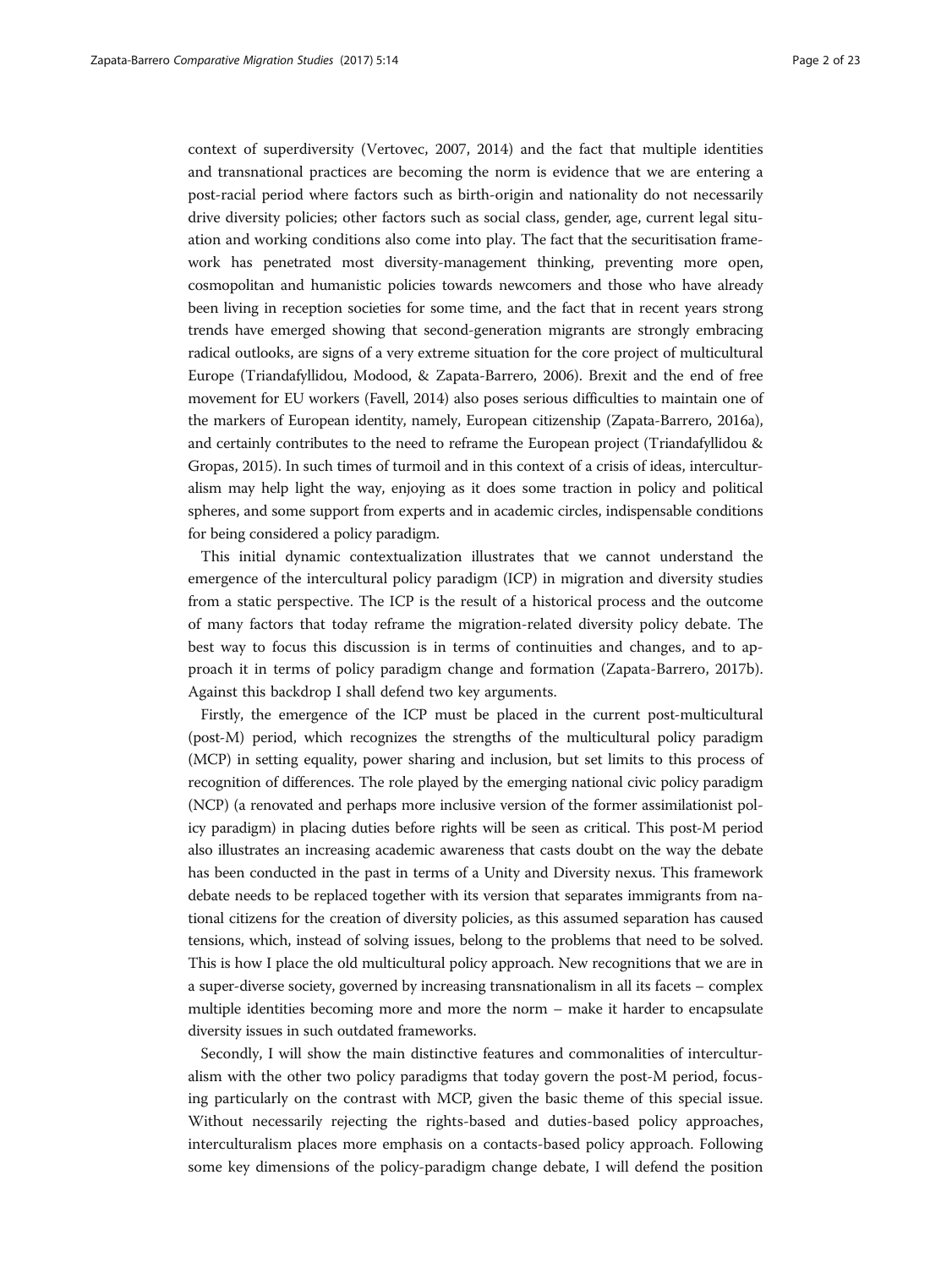that the ICP is a new policy strand aiming to foster communication and relations among people with different backgrounds – including nationals – and to focus on common bonds rather than differences. It also has a particular view of diversity as an advantage and a resource, and its main normative policy drivers are community cohesion and a diversity-based common public culture. The specific features of its local and pragmatic policy origins – contrasting with the state-centred and universalist view of multicultural policies – will complete the picture. With these key distinctive features, I shall defend that in the current day and age  $-$  a time suffering feelings of failure and disenchantment with old diversity policy paradigms – interculturalism may well be the best interlocutor within the MCP and the NCP debates governing most of the current post-M scholarly discussions. I will end by proposing a research avenue to win further trust for interculturalism as a distinctive and legitimate policy paradigm approach, one that can help us overcome this failure mentality in which we appear to find ourselves.

## Continuities and change in the post-multicultural framework: rebooting the unity/diversity debate

The MCP has dominated recent decades, holding a monopoly over the narrative on how to reconcile Unity and Diversity, and essentially following the equality and human rights principles on diversity management, with a normative conception of justice in the background. We know that there are different perspectives on how each scholar focuses the diversity, equality and human rights interface (Laden & Owen, [2007](#page-20-0); Bloemraad, [2007, 2015;](#page-19-0) Wise & Velayutham, [2009](#page-22-0); Triandafyllidou, Modood, & Meer, [2011](#page-21-0); Crowder, [2013](#page-19-0); Mansouri & Muraca, [2014](#page-21-0); Kivisto, [2016](#page-20-0); Song, [2016\)](#page-21-0). To summarize MCP's nuclear core, its main project is the inclusion of immigrants into the mainstream by respecting their differences and recognizing their distinctive cultural practices, religions and languages. Economic distribution and political participation is also one of the main building blocks (Kymlicka, [2010](#page-20-0)). Recently some scholars have focused on the MCP in terms of indicators rather than principles (Levy, [2000](#page-20-0), p. 125–160; Murphy, [2012](#page-21-0); Banting & Kymlicka, [2013;](#page-19-0) Bloemraad & Wright, [2014](#page-19-0); and even Vertovec, [2010\)](#page-21-0), providing additional specific evidence-based structural and legal arrangements to ensure the non-alienation of specific groups. In such empirical studies multiculturalism has deployed most of its tools for the protection of rights, for the containment of exceptional cases within the mainstream public policy system, and legitimating specific policies basically in terms of funding, recognition and affirmative action. And a certain groupbased approach has been dominant in the application of the principles, without incorporating a more critical view of what kind of cultures deserve recognition and under what terms.

Sharing this evidence-based approach and fully aware that times have changed, Kymlicka highlights some contextual factors that challenge the MCP. He illustrates, for instance, that:

existing theories of liberal multiculturalism presuppose, implicitly or explicitly, that state-minority relations are "desecuritized" – that is, the governance of state-minority relations is seen as an issue of social policy to be addressed through the normal democratic process of claims-making, consultation, and debate, not as an issue of state security that trumps normal democratic processes. (Kymlicka, [2015,](#page-20-0) p. 241)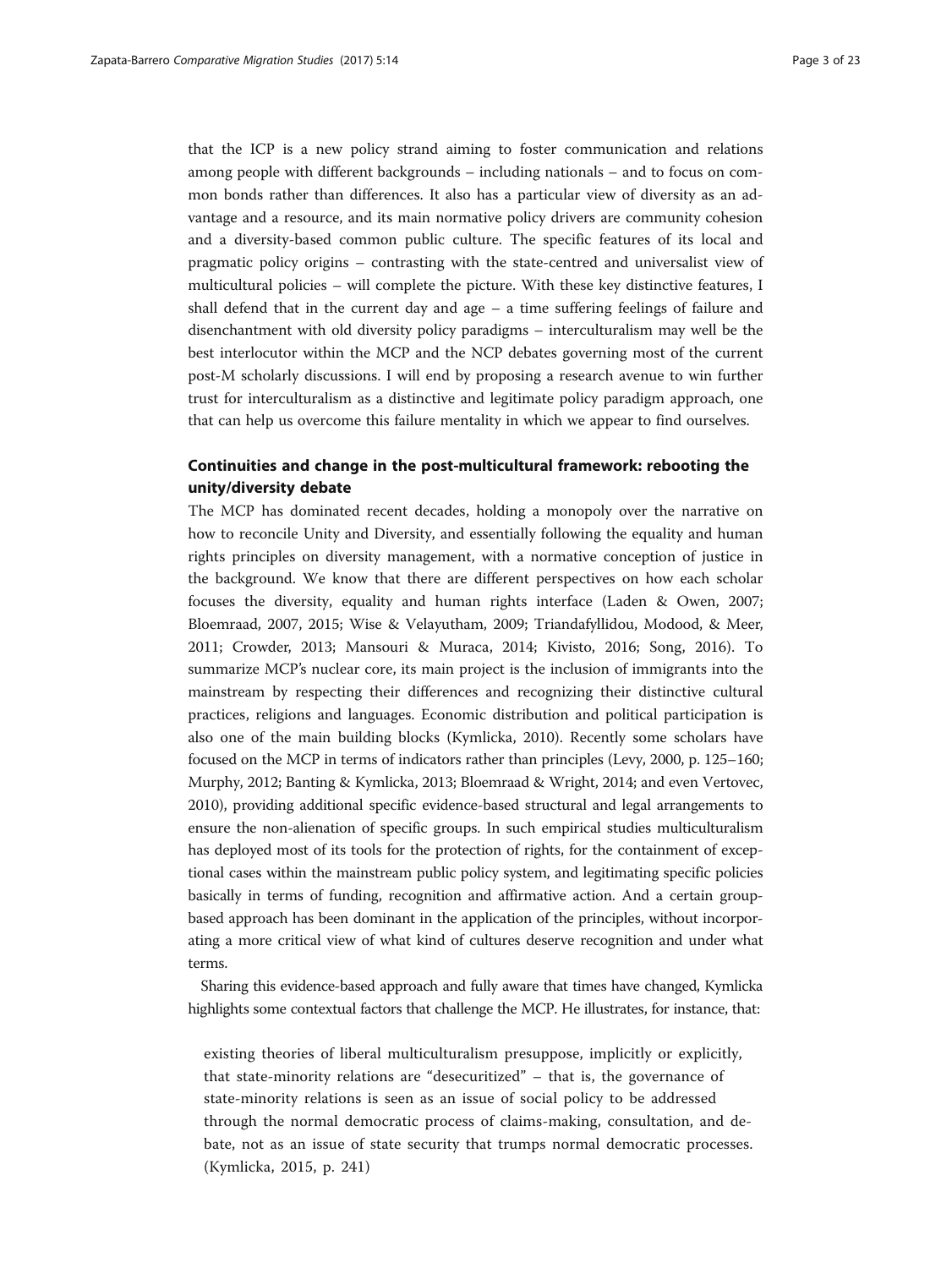He also signals that some of the conditions of multiculturalism are eroding:

Liberal multiculturalism, I would argue, was theorized for situations in which immigrants were seen as legally authorized, permanently settled, and presumptively loyal. In an age of securitization and super-diversity, these assumptions are put into question. Early theories of multiculturalism now seem at best incomplete, and at worst out-dated, resting on assumptions and preconditions that may no longer apply. (Kymlicka, [2015,](#page-20-0) p. 244)

As Kymlicka ([2010](#page-20-0)) foresaw, the new historical phase that we are presently in is characterized by the fact that most of the multicultural criticism comes not from a farright, anti-immigrant and nationalist discourse, but from inside multiculturalism. I consider myself within this trend. What Kymlicka was claiming is the need to reframe multiculturalism within a new context, something we can label, for want of a better term, as the post-Multicultural era. It is within this new phase that I would like to place the current emergence of the ICP.

I am aware that the term 'post-M' could contribute to confusion rather than clarification if conceptually it is not well defined (Ley, [2005](#page-21-0); Bradley, [2013;](#page-19-0) Gozdecka, Ercan, & Kmak, [2014](#page-20-0); Matejskova & Antonsich, [2015\)](#page-21-0). Primarily it involves a need to merge the Unity/Diversity dimensions that have featured throughout the diversity policy debates of recent decades, incorporating the contextual factors framing the new times of turmoil that were described herein at the outset. This basically means that today, where a plurality of identities and transnational minds has become the norm in our superdiverse societies, where diversity is seeking to enter mainstream policies, to argue about how to deal with diversity-related socio-economic and power relations in terms of majority-Unity-us and minority-Diversity-others is to condemn the new reality to distortion, fueling the arguments of its detractors. This taken-for-granted analytical framework of conducting research is causing nowadays serious limits in developing knowledge in migration studies. It implies also that we are in a process of policy paradigm change, where most of the main pillars of the MCP remain, but with a rising awareness that the recognition of differences following the equality principle cannot be defended without requiring a justification. And legitimate proofs cannot come from liberal and democratic principles (the initial project of multicultural citizenship) alone, but need to be formulated essentially in terms of community cohesion and a new diversity-based common public culture. Also belonging to this trend is the growing conviction that in settings of complex diversity, tolerance needs to be limited (Zapata-Barrero & Triandafyllidou, [2012](#page-22-0); Dobbernack & Modood, [2013\)](#page-20-0). This debate certainly comes in a context where the MCP is at one of its lowest moments (Lewis, [2014](#page-21-0)), under suspicion of having promoted segregation rather than union, of giving rise to ethnic conflicts rather than a common culture, of struggling to offer grounds for community cohesion and social capital (Cantle, [2008\)](#page-19-0), and even of legitimating affirmative actions. Today, there is a growing awareness that multicultural policies have fuelled far-right xenophobic political parties. In Germany in October 2010 and in the United Kingdom in February 2011, political leaders have also promoted this argument of state multicultural failure, a backlash against – or even the 'death' of – the multicultural paradigm, provoking deep public discussion across Europe (Daily Mail Reporter, [2011\)](#page-20-0).

This growing concern in Europe over the rise of populist anti-immigrant parties and anti-Islamification narratives cannot be disconnected from the disenchantment with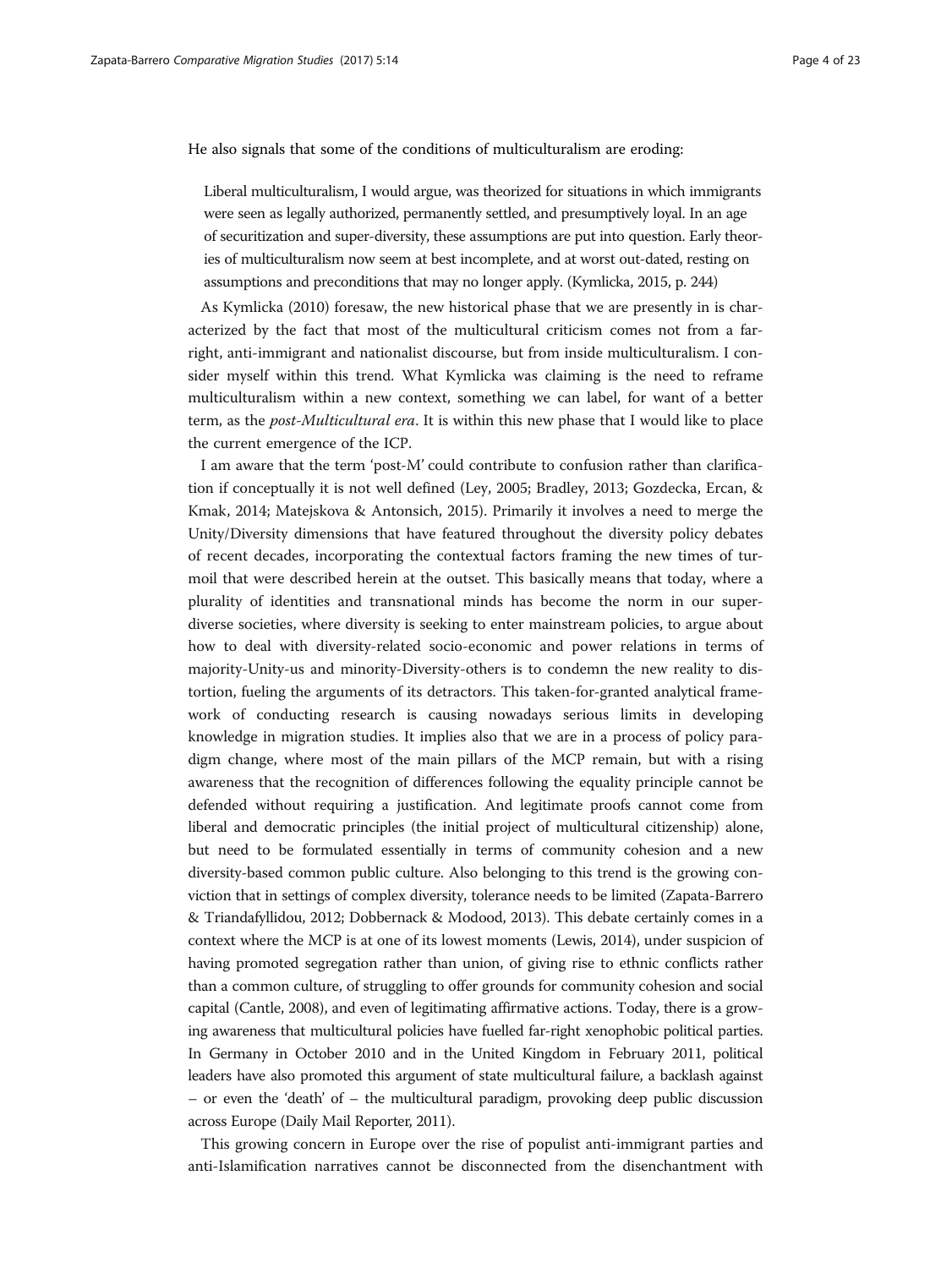multiculturalism. What is new today is the electoral support that some of these political parties have gained in some countries, significantly providing real alternatives for power and provoking a contagion effect to mainstream political parties. The recent general elections in France (May 2017) also demonstrated that these parties, after an initial period of conquest, seem to have established themselves in the mainstream political system. This has even meant that governments have changed their courses of action, incorporating anti-immigration measures into their strategies for managing diversity (Ferruh, [2012](#page-20-0)), a situation that has been aggravated by contradictions within the immigration politics of the liberal states forced by theses contextual restraints (Hampshire, [2013](#page-20-0)). What is specific to the debate on growing radicalism against diversity is that it uses most of the basic normative premises that legitimate the MCP, and in this sense it is a scholarly forum that must be taken seriously by strong defenders of liberal democratic principles and human rights. It would be lacking in historical insight and academically irresponsible to misinterpret the elite discourses that have framed most of the public debate in Europe in recent years. The 'muscular' defence of liberal democratic principles, to borrow the words of former British Prime Minister D. Cameron, has provoked an array of criticisms; however, there is a clear purpose to address the multicultural question in terms of limits:

Under the doctrine of state multiculturalism, we have encouraged different cultures to live separate lives, apart from each other and apart from the mainstream. We've failed to provide a vision of society to which they feel they want to belong. We've even tolerated these segregated communities behaving in ways that run completely counter to our values. (Cameron, [2011\)](#page-19-0).

This means that immigrants must, at minimum, acquire the language of the host country, and learn about its history, norms and institutions. And it entails the introduction of written citizenship tests and loyalty oaths. Implicitly if not explicitly, national civic integration is presented as the only tool to limit what we may call a boundless multiculturalism.

The backlash against multiculturalism does not express a problem with culture, but rather with its excess, including in its most extreme form the recognition of illiberal values and a lack of human rights' protection. For instance, Banting and Kymlicka ([2006\)](#page-19-0) already pointed to a relationship between anti-multiculturalism and illiberal practices perceived within the kinds of cultures being accommodated. More precisely, they warned that "it is very difficult to get public support for multiculturalism policies if the groups that are the main beneficiaries of these policies are perceived to be carriers of illiberal cultural in order to maintain these practices" (Banting & Kymlicka, [2006,](#page-19-0) p. 54). Of course this zero-sum way of seeing multiculturalism and its limits, as it has been first articulated, among others, by Joppke ([2004](#page-20-0), [2008\)](#page-20-0), has to be relativized. The new context is such that, as Vertovec [\(2010](#page-21-0)) has notably stressed, "No politician wants to be associated with the M-word". To be post-M then does not mean being anti-M, but rather incorporating within the multicultural policy project the awareness that not everything coming from other cultures can be accepted without a critical mindset.

The national civic turn belongs to this post-M  $era<sup>1</sup>$  Why does this post-M framework emphasize the view of considering national identity as a friend rather than a foe? Because there is a certain shared view that the MCP has exaggerated the rights-based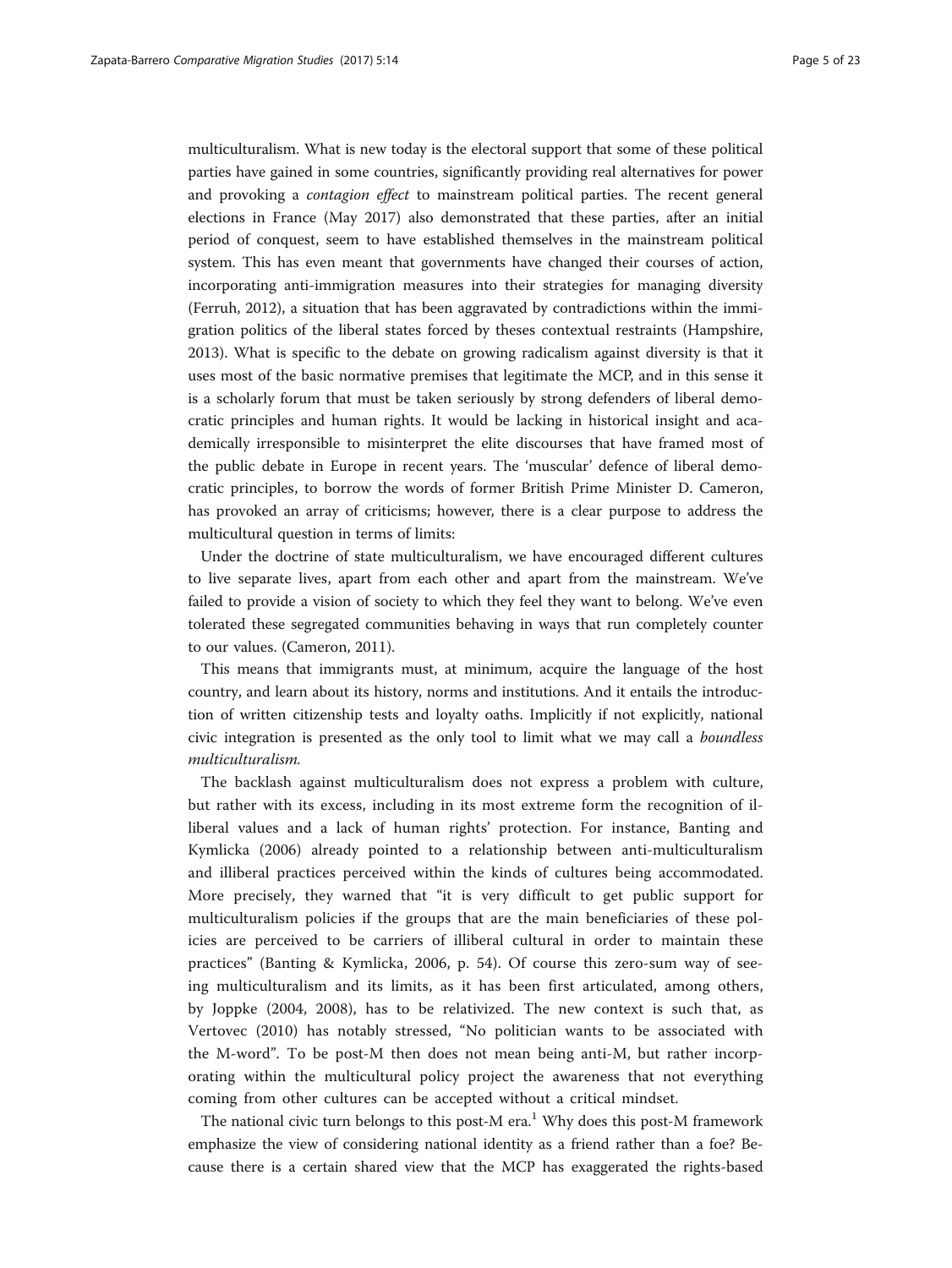approach to the detriment of duties. And these duties towards immigrants must also be placed at the same level of policy consideration, because they can help to regulate the excessive recognition to certain cultures, and limit illiberal practices contravening human rights. In practical terms, the duties-based approach calls for development of the means to ensure civic practices and citizenship as well as a minimum level of competence in the national language and a minimum level of knowledge about the country's history and society. In normative terms, it seeks to ensure a minimum threshold for living together in a common public culture. It is true that this civic turn can have many readings, depending on how one sets this minimum threshold and if one makes it voluntary or compulsory. In European terms, taking care not to erode Unity by being "too diverse", to use Goodhart's [\(2004\)](#page-20-0) terms, means reevaluating national identity, language and democratic liberal values as limiters rather than promoters of multiculturalism. There is however in this new civic national narrative a problem, which was already visible in the multicultural approach: they both still consider diversity as "the other" that is separated from the mainstream, instead of placing diversity within the mainstream. The question today is no longer how to live *with* diversity but how to live *in* diversity (Antonsich, [2016](#page-19-0), p. 470). The growing diversity scenarios compounding our societies today are new for everybody, whether their origins are Filipino, Pakistani. Moroccan, Chinese, Ecuadorian, French, German, Hungarian or Italian. There is a general desire to build an alternative to the extremist narrative, and neither the MCP nor the NCP narratives that are dominating this post-multicultural period provide us with enough convincing arguments that bridge Unity and Diversity. I would even say that this post-M period places multiculturalism under suspicion of being part of the problem needing to be dealt with.

This post-M era also means we are entering a post-racial period, as those who oppose multiculturalism see it as having been imposed by racial and ethnic minorities whose demands for recognition were prioritized over all other concerns. The unease surrounding multiculturalism, which has led governments across Europe not only to ban hijabs and burkas but also to install citizenship testing and promote 'national values' (Lentin, [2014](#page-20-0), p. 1272), has less to do with multicultural policies and more to do with fragmentation and the loss of a common public culture. It is a kind of fusing of the Unity and Diversity agendas, or, as King described this post-M as a wide acknowledgement of group distinctions combined with a state struggle to ensure that government policies do not accentuate hierarchical divisions between groups based on race, ethnicity and national background; a struggle rich in historical connotations that can no longer presume a teleological narrative towards melting-pot individualism (King, [2005,](#page-20-0) p. 122). This claim that Unity also needs to be respected and recognized within Diversity is gaining support from a number of scholars. In terms of rights and duties, this post-M period seeks to focus the debate on the best way to reach some sort of Rawlsian reflective equilibrium, where duties limit the rights-based calls for the recognition of differences.

Some scholars now acknowledge the defensive role that multicultural theory must play in academic and public circles (Bradley, [2013](#page-19-0)). But the form of logic used in this defence must be questioned: it is professed that the critics of multiculturalism are wrong, that they deform and stigmatize multicultural ideology. This trend has even been made personal, with unjust criticisms purported, for instance, by Stokke and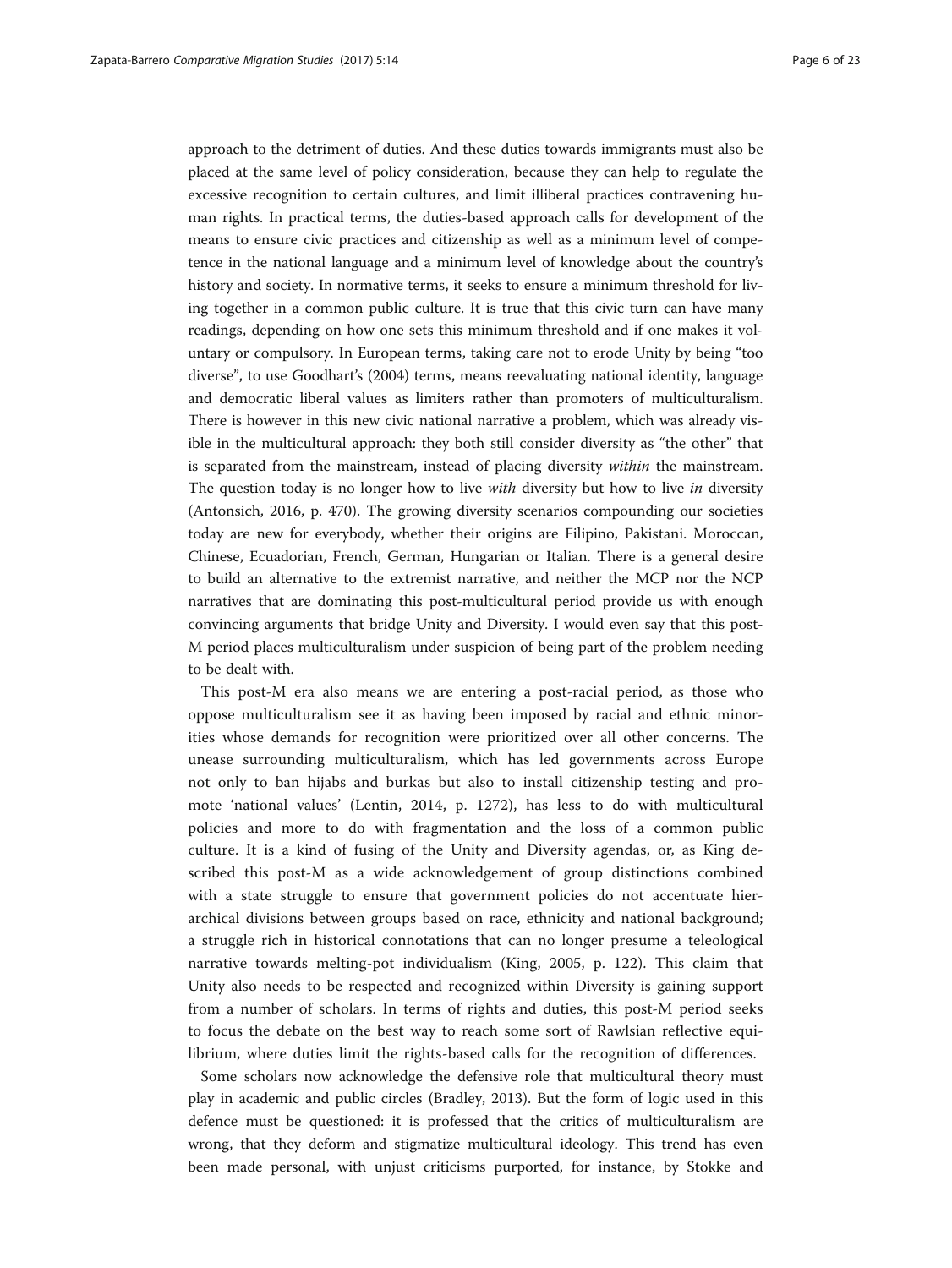Lybæk [\(2016\)](#page-21-0), when they even accuse interculturalists in general and Ted Cantle ([2017](#page-19-0)) in particular of representing the "white majority position", as if most of the defenders of multiculturalism with non-national backgrounds were representatives of multiculturalism but not assimilationism. This elitist multiculturalism is, in my view, the wrong path to follow. We are entering a period where most scholars are becoming aware that there is a need to combine many policy approaches with, one could say, an intercultural mindset. In terms of Unity and Diversity management, not everything is white or black, majority or minority (Modood, [2016](#page-21-0)). The new policy perspectives are not incommensurable or conflictive such that the implementation of one automatically nullifies the possibility of supplementing it with the other.

In this epistemological context, the added value of this post-M framework is not only that it officializes the need to limit the former boundless multiculturalism narrative through more civic national values, but that interculturalism becomes a kind of mediator between the two, placing emphasis on the communicative aspect within Diversity, which also belongs to Unity. As I do not have space to devote even a short section to the national civic turn or to the duties-based approach to diversity, I will simply say that this "civic zeitgeist" describes a set of practices including integration contracts, classes, citizenship tests and ceremonies, acquisition of the language of the host country, and learning about its history, norms and institutions (Meer, Mouritsen, Faas, & De Witte [2015](#page-21-0)). This NCP may be said to have the mythical dual faces of Janus, since it cannot be interpreted only as part of a more or less hidden nationalistic assimilation agenda, but must also be seen as a policy narrative ensuring equal opportunities and a minimum cultural capital for the development of social capacities in the host society. It can also be seen as an instrument to facilitate a sense of mutual belonging, contact and interaction. This NCP is also becoming an example of a multi-level policy (although this needs deeper analysis), since it acts both at the level of a welcoming policy, basically administered by cities, and at the level of citizenship acquisition, which is the exclusive remit of states. My view is that in spite of some multiculturalists claiming compatibility, questions posed by one of the most constant critics of multiculturalism (Joppke, [2004](#page-20-0)) remain unanswered. This is why the debate cannot dismiss the most radical approach of the civic turn, which fundamentally places duties as a condition for allocating rights. This argument exists in many policymakers' and politicians' minds, and in its radical form (that is "no rights without duties") it not only attracts right-wing and populist anti-immigrant political parties, but also social-democrat political parties who see that these policy narratives, together with the "welfare chauvinism" narratives, may help them to win over more of their electorate.

# The intercultural policy: going with and beyond the rights-based and dutiesbased policy approaches

The ICP starts out with a claim for greater dialogue, considering this to be something lacking in the two former paradigms. In addition to the rights-based and the dutiesbased approaches, there is a need to focus on contact between people from different backgrounds, including nationals. Interculturalism does not seek ranking as the best way to deal with the accommodation of diversity, but rather to emphasize the need to focus on something other approaches seem to have taken for granted and which does not automatically occur if there is not a policy to target it specifically. This contacts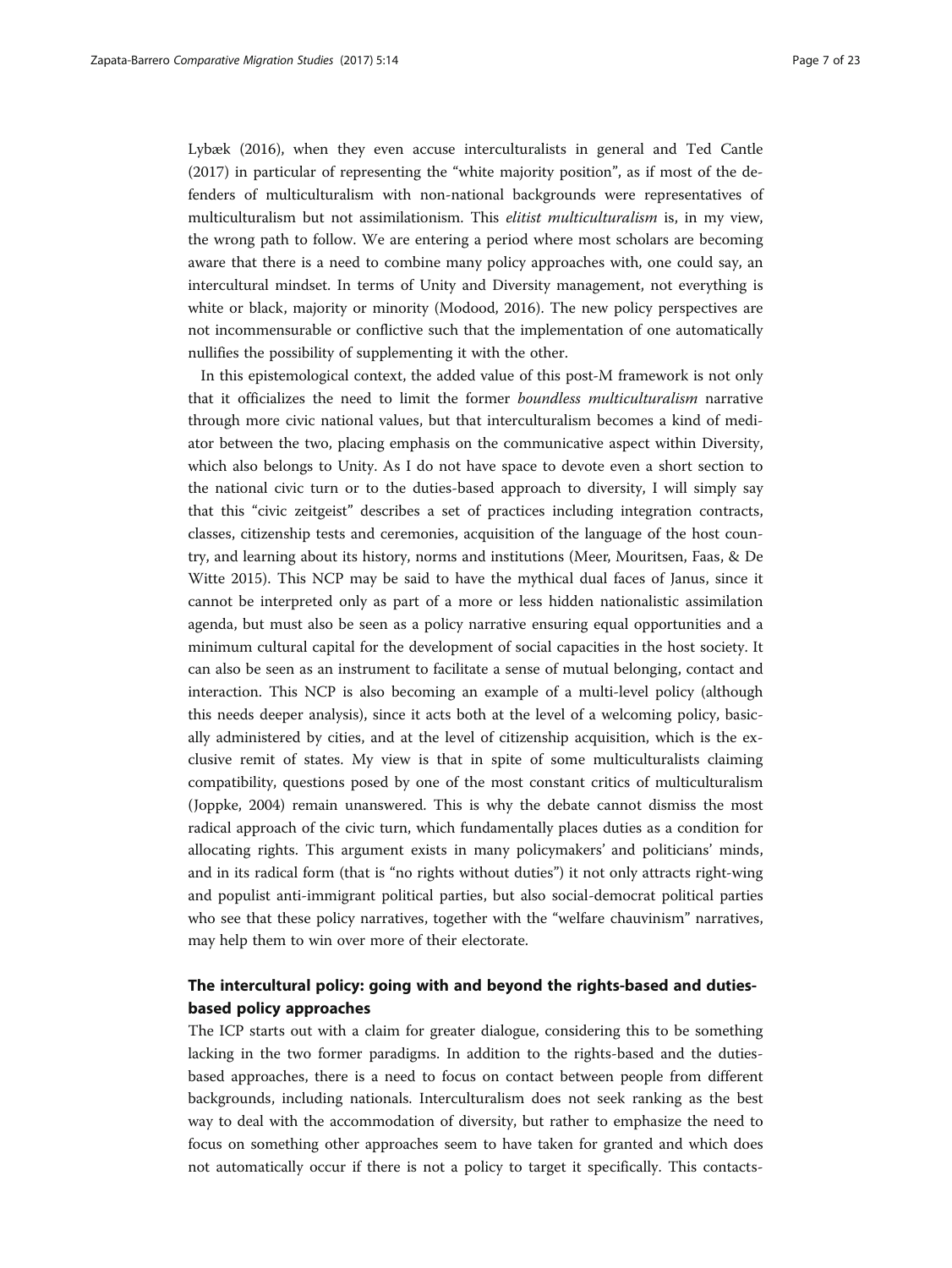based approach is seen as an integration policy (Guidikova, [2015](#page-20-0)), as fostering intercultural citizenship (Zapata-Barrero, [2016b](#page-22-0)), and consequently it also needs to be seen as an important driver for a socialization process, of culture-making (Sarmento, [2014](#page-21-0), p. 615). It takes its starting point from Allport's [\(1954\)](#page-19-0) contact hypothesis, which says that contact and sharing promote mutual acceptance under conditions of equality, and initiate a process of prejudice redution and knowledge formation. Through contacts, people can acquire what civic integration claims to achieve – knowledge and mutual understanding – and what multicultural integration also seeks to obtain – the combating of diversity-related discrimination and inequalities. It also allows people from different backgrounds, including national citizens, the same opportunities in society. Intercultural policies are therefore essentially seen as an anti-racist tool.<sup>2</sup> It takes seriously the whole formulation of the well-accepted contact hypothesis: "Prejudice (unless deeply rooted in the character structure of the individual) may be reduced by equal status contact between majority and minority groups in the pursuit of common goals. The effect is greatly enhanced if this contact is sanctioned by institutional supports (i.e., by law, custom or local atmosphere), and provided it is of a sort that leads to the perception of common interests and common humanity between members of the two groups" (Allport, [1954](#page-19-0), p. 281). This anti-discrimination promotion is a fundamental element of the ICP since it focuses on the factors which hinder contact zones. There are contextual, legal, institutional and structural factors that reduce people's motivation to interact and even build walls of separation between them based on misinterpretations of differences. Here we take into account legal frameworks concerning voting rights for foreigners and naturalization policies, as well as socio-economic opportunity gaps among citizens, where differences become the factor behind reduced contact. Antidiscrimination promotion also includes tackling disadvantage, as it is hard to see how the ICP can continue over time if one or more sectors of society are so unequal that people are led to believe they have no real stake in that society.

We can say the ICP is a technique for bridging differences and creating bonds and social capital. That is, it promotes relations between people who share certain characteristics (bonds), as well as relations between individuals from different backgrounds (promoting interaction between people across different religions, languages, etc.) who are predisposed to respecting others' differences (Gruescu & Menne, [2010](#page-20-0), p. 10). It is a way, then, to avoid the confinement and segregation of people, which may condemn them to a timeless social exclusion. The descriptive definition of interculturalism that follows relates to a wide range of different types of contact, from circumstantial and sporadic communication in the marketplace or out of schools among parents from different backgrounds, to inter-personal dialogue and even interaction, which implies the sharing of a common project, or even inter-dependence, where to reach an expectation or purpose people are reliant upon others' actions. In all likelihood a deeper examination of the gradual contact processes still needs to be carried out by interculturalists, but the fact that contacts become a driver in policy creation becomes a key premise.

Most of the premises for legitimacy supporting the intercultural policy narrative (as discussed further on) come precisely in the added value of these communicative practices and the justification of how policy intervention to foster relations can benefit society. But we cannot perceive interculturalism as something that should be compulsory, as it were a perfectionist philosophy. If people do not want to communicate, we cannot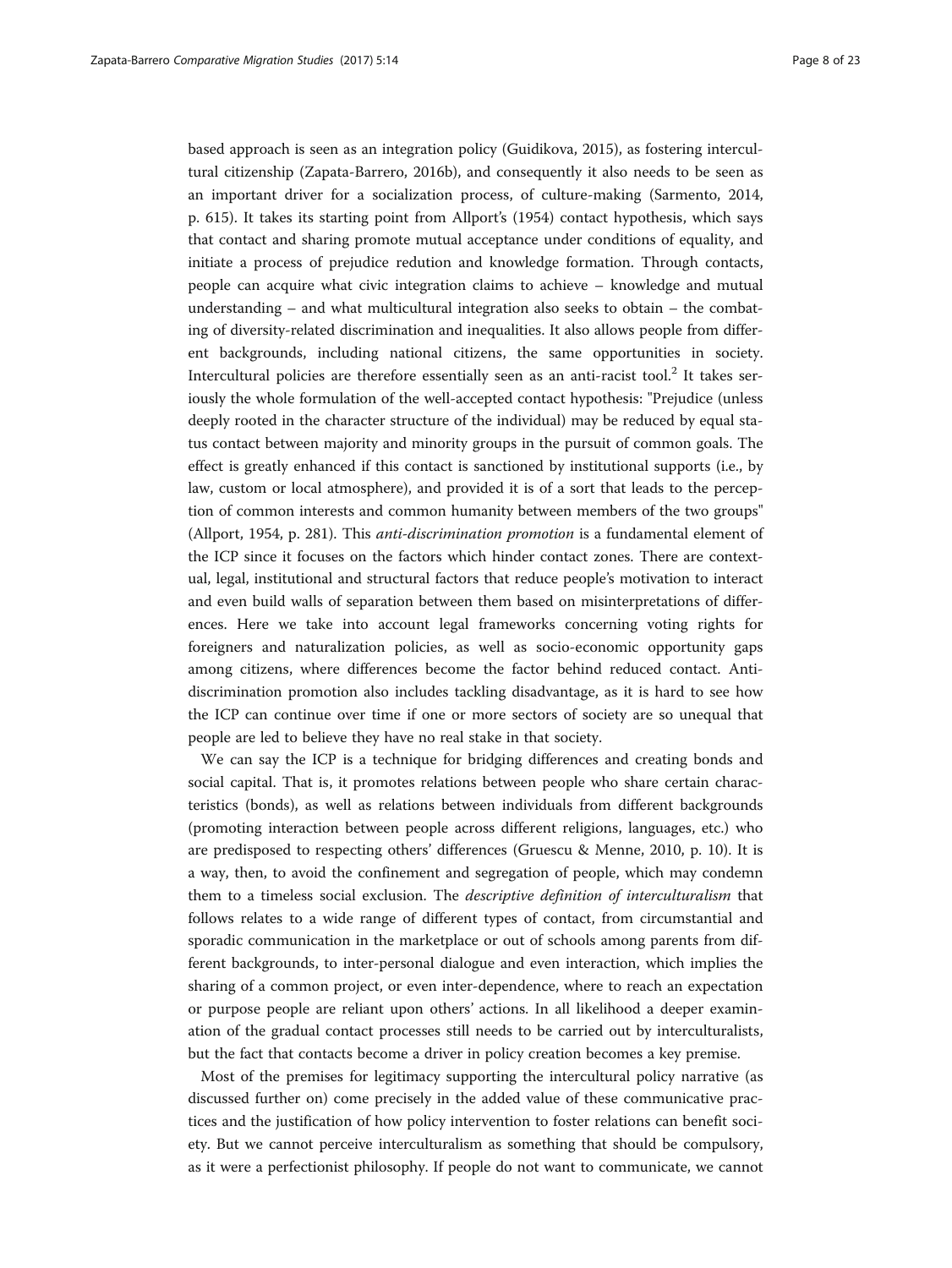force them. The problem arises when we notice that, most of the time, people are not in contact because there are certain constraints that take the form of prejudgements and stereotypes. It is here that many programmes aimed at combatting rumours, prejudices and negative perceptions towards diversity are in expansion in Europe (see Council of Europe, [2014](#page-19-0)). Consequently, we must be aware that while contact is fundamental to interculturalism, it also needs to be supplemented by a positive narrative at the societal level to support and sustain the beneficial impact (political leaders' narratives, the media, schools, etc.).

Of course, promoting contact also has dimensions relating to social class, but we are pointing here to negative perceptions and preconceptions. At this point, this policy takes an instrumental form, focusing on the conditions for communication, and it is here that interculturalism meets the multicultural and civic integration policies, considered as necessary conditions for contact. For instance, Meer and Modood [\(2012\)](#page-21-0) argue that to allow communication, there are certain equality and power sharing requirements, or, as Levrau and Loobuyck ([2013,](#page-20-0) p. 622) highlight, the fact that the NCP assumes the need for a minimum level of shared language and public culture, setting the basis for communication (see also Barrett, [2013\)](#page-19-0). Interculturalism begins then when the multicultural and national civic policies have developed all their potential, not instead of them, against them or before them. Interculturalism does not see the MCP and the NCP in disjunctive terms (either one or the other), but rather as complementary paradigms. Without a certain degree of recognition of rights and fulfilment of duties, contacts can become difficult.

Let me now position interculturalism as a new policy narrative inviting a process of policy paradigm change. I will borrow some frameworks that originate from current public policy debates.<sup>3</sup>

## Intercultural narrative policy: origins and first premises

The origins of the intercultural policy narrative stem, like those of the multicultural policy paradigm, from Canada. It developed as a 1980s reaction to the Canadian multicultural policy announced in the 1970s, which placed Québécois identity in the same basket of diversity as the indigenous population and immigrants (the three basic dimensions of multiculturalism that had penetrated the debate, Kymlicka, [1995\)](#page-20-0) and was basically seen as detrimental to the survival of the French language. It claimed that the interrelation between the minority and the majority (Québécois culture) must be the centre of the negotiation, and then directly placed the dialogue between Unity and Diversity as the main framework to legitimize policies towards immigrants. This intercultural approach was seen, however, in the context of *multiple diversity*, that is where two dynamics of diversity interact (the national demands of Quebec and the cultural demands of immigrants) $4$  and this policy was considered an instrument to ensure the survival of the Québécois national identity. Many scholars have articulated this policy philosophy (Gagnon & Iacovino, [2016](#page-20-0); Labelle & Rocher, [2009](#page-20-0)) but the one who without doubt has been the most influential is Bouchard ([2015](#page-19-0)), also largely responsible for the Bouchard-Taylor report (Building the Future: A Time for reconciliation, Bouchard & Taylor, [2008](#page-19-0)), the result of an scholarly and public open debate that laid the foundations of this intercultural philosophy. This vertical view of contact between Unity and Diversity, understood in terms of a power relation between the majority and minorities,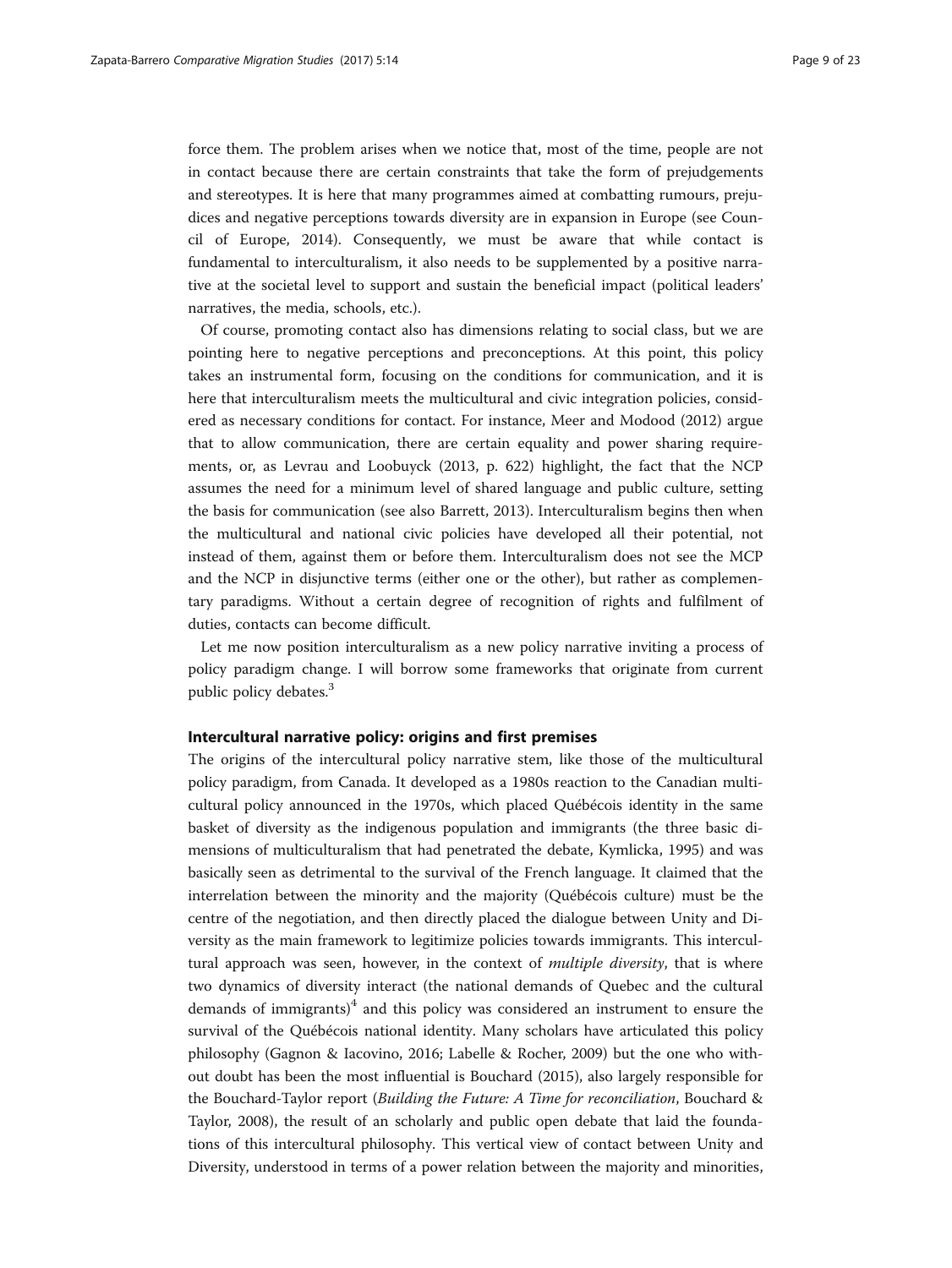constitutes the 'Québécois' view of interculturalism and develops a new contract theory putting emphasis on some sort of reflective equilibrium between the rights of migrants and their duties to respect the Québécois culture and language (Zapata-Barrero, [2015a\)](#page-22-0). In my view it is certainly unwise to try to decontextualize this Québécois view of interculturalism by moving this debate to Europe in terms of majority and minority communicative trends, as Modood, [\(2014](#page-21-0)) has recently proposed.

In Europe, interculturalism has a different origin. It does not arise in a contextual debate on multiple diversity. It is a policy narrative that in practice had probably been in existence earlier, but not as a concept giving its name to a public policy paradigm. Using the terminology of linguistics, one could say that the notion existed before the concept. I have shown, for instance, that in 1997 the city of Barcelona opted to call its policy 'intercultural' as a result of dissatisfaction with the existing multicultural/assimilationist models in Europe (Zapata-Barrero, [2017a](#page-22-0)). Essentially, this was justified because multiculturalism was seen to be distant from the mainstream policy and assimilationism did not respect legitimate cultural practices of certain groups. From the very beginning, a focus on promoting contact rather than separation, on working towards immigrants' inclusion as much as possible and on devising policies concentrating on immigrants within the basic mainstream structure of public services was put forward as an integration policy that responded better to current views. This intercultural policy was also theorized in other parts of Europe as an inclusion policy with the central purpose of preventing socio-economic exclusion.<sup>5</sup> The first theoretical articulation came from experts (not from academia, as was the case with MCP) Wood and Landry ([2008](#page-22-0)), whose urban intercultural philosophy influenced the intercultural city programme of the Council of Europe, launched in 2008 during the European Year of Intercultural Dialogue. P. Wood inspired the aptly named intercultural manifesto, with the White Paper on Intercultural Dialogue. Living Together as Equals in Dignity ([2008](#page-19-0)). Since then, a practical step-by-step guide has served as the main document to frame the first internal debates among local policy makers, and an intercultural city index (ICC) is being applied across Europe and further afield (Mexico, Montreal, Tokyo) to benchmark its implementation.

This ICC gives us valuable and primary information on how the ICP is defined through 10 main dimensions: Assessment of city functions "through an intercultural lens" (education, the public domain, housing and neighbourhoods, public services and civic administration, business and the economy, sport and the arts); Urban safety; Mediation and conflict resolution; Languages; Media strategy; Establishing an international policy for the city; Evidence-based approach; Intercultural awareness training; Welcoming newcomers; and Intercultural governance (which includes participation and representation). These dimensions constitute a comprehensive range of different areas of intervention for ensuring the conditions to foster relations among people from different backgrounds, including national citizens. Nowadays, the intercultural cities programme of the Council of Europe has more than 100 cities working together, including national networks in Spain, Italy, Norway, Ukraine and Portugal, sharing know-how, policy experiences and good practices relating to the implementation of intercultural policies.

Coming mainly from urban, management and business studies, but also from social psychology, the first promoters brought with them a different concept of diversity, which was not considered by either multiculturalist or civic nationalists: the concept of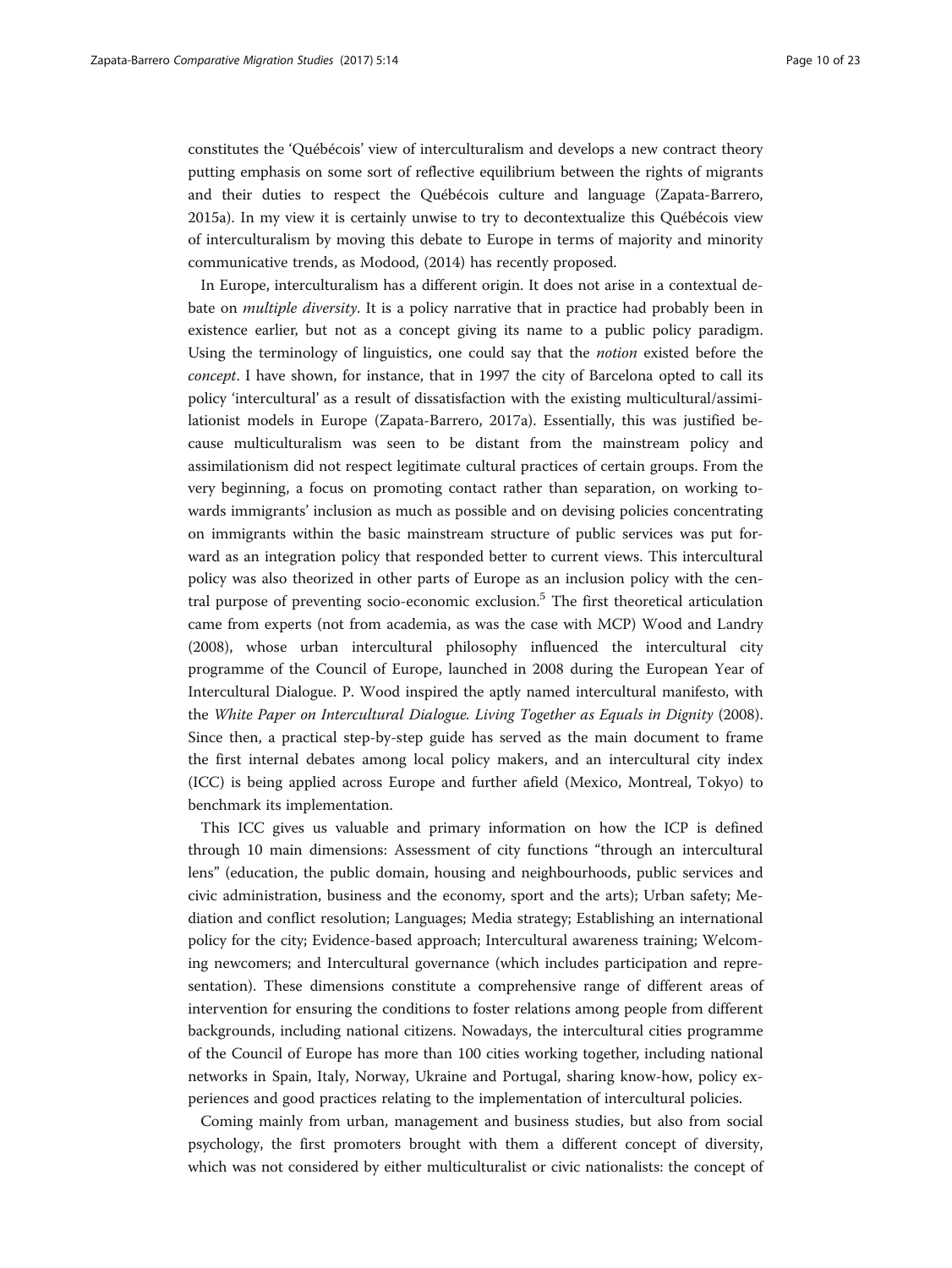diversity advantage.<sup>6</sup> Here is not the place for analytical discussion of the many facets of diversity (Vertovec, [2014, 2015\)](#page-21-0), but what is crucial is to highlight that this notion of diversity as a potential resource and a source of opportunities, which needs to be managed to make full use of its advantages, is path-breaking in current post-M debates, and absent in multiculturalism from the very beginning.

The ICP in Europe takes this particular conception of diversity as a potential benefit for society, and it has been interpreted as a policy strategy to promote these advantages. This specific instrumental focus has an individual and a socio-economic dimension. At the individual level, we may be able to find a related concept of diversity in migration studies with the seminal article by Faist [\(2009](#page-20-0)), who claims that diversity must try to go beyond the rights-based approach and be seen as an individual competence, but Faist does not go so far as to enter the intercultural philosophy debate. The fact is that the ICP sees individuals as holders of competences that need to be promoted. It is at the level of such competences that the opportunity structure and equality principles can be reassessed. From urban studies, this approach emphasizes the view that diversity is a community asset and a collective resource, since it is assumed that optimizing diversity increases social and political benefits (Wood & Landry, [2008\)](#page-22-0). An immigrant has extra competences and skills relating to social and cultural capital, such as language, differentiated cultural registers, and culturespecific worldviews and knowledge. The managerial economist Page ([2007](#page-21-0)) is often quoted in the literature of this emerging field, as he shows that in a problem-solving situation, diverse groups have better tools and resources to give a variety of perspectives than a homogeneous group. At this individual level, we also know from the seminal influent work of Berry ([2013\)](#page-19-0) that interculturalism is seen as the most appropriate tool to promote creativity in society, and some of its followers are trying to strengthen the distinctive assets of inter-group relations (Howarth & Andreouli, [2013\)](#page-20-0), such as trust, mutual-knowledge and prejudice reduction. As regards the socio-economic dimension, this diversity advantage approach is also supported by global business studies (Zachary, [2003\)](#page-22-0), where the focus is on the economic benefits of diversity. Applied to society, this means that diversity can be seen as a driver of social and economic development. This line of discussion connects with other studies that follow the traditional view of the economic benefits of immigration (Borjas, [1995\)](#page-19-0). The link between diversity and economic performance is already producing interesting work and contributing to the consolidation of the ICP (see Alesina & Ferrara, [2005](#page-19-0); Janssens, Pinelli, Reymen, & Wallman, [2009;](#page-20-0) Bellini, Ottaviano, Pinelli, & Prarolo, [2009;](#page-19-0) Müller, Wagner, & Kunz, [2011](#page-21-0); Wagner, [2015\)](#page-22-0). Yet, a number of studies on the intercultural approach include discussions about diversity's impact on growth, productivity and employment (Khovanova-Rubicondo & Pinelli, [2012\)](#page-20-0); about governance structures and processes (see for instance Zapata-Barrero, [2016c\)](#page-22-0); about urban planning (see for instance, Wood, [2015\)](#page-22-0); about housing and neighbourhood policies; and about security and policing policies. The awareness that the key to giving some continuity and permanence to this ICP must come from these evidence-based arguments has been there from the very beginning, with the knowledge that probably most of the MCP's key legitimacy problems have their roots in these empirical shortcomings, having first been thought up in academia without being properly tested. This gap between policy and implementation has also been there since the very beginning (Lægaard, [2016\)](#page-20-0).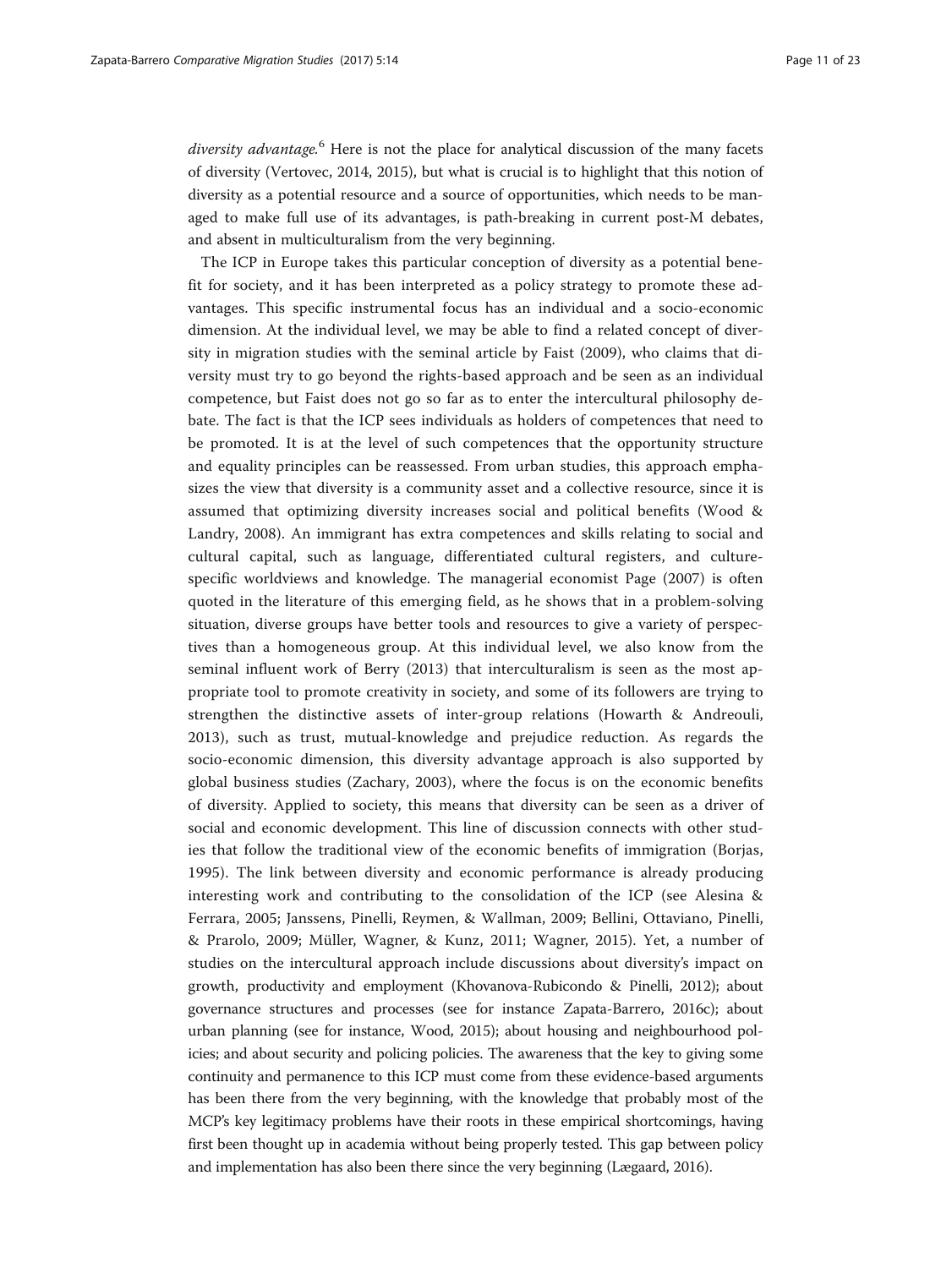The concept of diversity, as articulated by the Council of Europe ([2011](#page-19-0)), is grounded in this interlink between business, social psychology and urban studies. This means redesigning institutions and policies in all fields to treat diversity as a potential resource and a public good that needs to be distributed, and not as a nuisance to be contained. In practice, this diversity management is excellent for providing equal opportunities for education, employment, entrepreneurship, holding civil office, etc. (Wood & Landry, [2008](#page-22-0); Guidikova, [2015](#page-20-0)).

Ted Cantle's writings are another source of the ICP in Europe, illustrating a less constructivist focus and drawing a much more social and cosmopolitan strand of interculturalism. It also has a particular view of diversity, probably close to the preventive concerns described in Putnam's [\(2007](#page-21-0)) seminal work. That is, diversity without policy intervention can be a source of conflicts and can increase the socio-economic disadvantages of diverse people. The notion of conflict related to diversity has to be understood in a broad sense encompassing racism, poverty and social exclusion (Cantle, [2012](#page-19-0), p. 102). In this sense, we can also see that there is a certain preventive dimension in the ICP. This second more preventive view of diversity has been articulated again by another expert: Cantle [\(2012](#page-19-0)). He was responsible for a report on the British government's concern for local riots stemming from social unrest in northern towns in August 2011 (in Bradford, Burnley and Oldham). These events directly linked social conflicts with the failure of British multicultural policy. His book Community Cohesion (Cantle, [2008](#page-19-0)) articulated these ideas against the MCP, and argued against the promotion of 'parallel lives' between communities that had little in common and no contact with each other. The debate between multiculturalism and interculturalism in Britain quickly took this contextual framework, and featured the contrasting views of T. Modood and T. Cantle on how to understand the place of diversity and culture in integration policies (for a good introduction to the debate, see Antonsich, [2016\)](#page-19-0).

The idea of 'community cohesion' comes then to the debate, as a new normative driver together with the diversity advantage promoted by Wood and Landry, and the view of interculturalism as a tool for negotiation between Diversity and Unity,  $\dot{a}$  la Bouchard. The central claim of the ICP here is that there is a need to go beyond the ethnicization of politics and the very concrete concept of culture related to national identity and race. This post-national and post-racial view of culture is certainly a direct critique of the MCP's core assumptions, and allows us to centre the policy on common bonds, which must prevail over differences as a premise on which to formulate policies. Promoters of the ICP are fully aware that shared practices and relations can be constrained by inequality and asymmetrical power relations, and by the lack of a minimum level of common public culture. It is probably at this point that interculturalism shows its most demanding side, requiring the appropriate conditions for inter-personal relations and mitigation of the risk that contact zones could become conflict zones, particularly in vulnerable areas where tensions between communities prevail.<sup>7</sup> Probably the added value of the ICP is that in promoting contact between people from different backgrounds it helps also to develop intercultural values such as trust, common understanding and what I have called elsewhere a *culture of diversity*, which essentially means going beyond the simple fact that the current contexts of cities are diverse, in order to discuss how diversity is being incorporated into public and civic culture, at the level of both institutional structures and routines. This *culture of diversity* can be seen as a by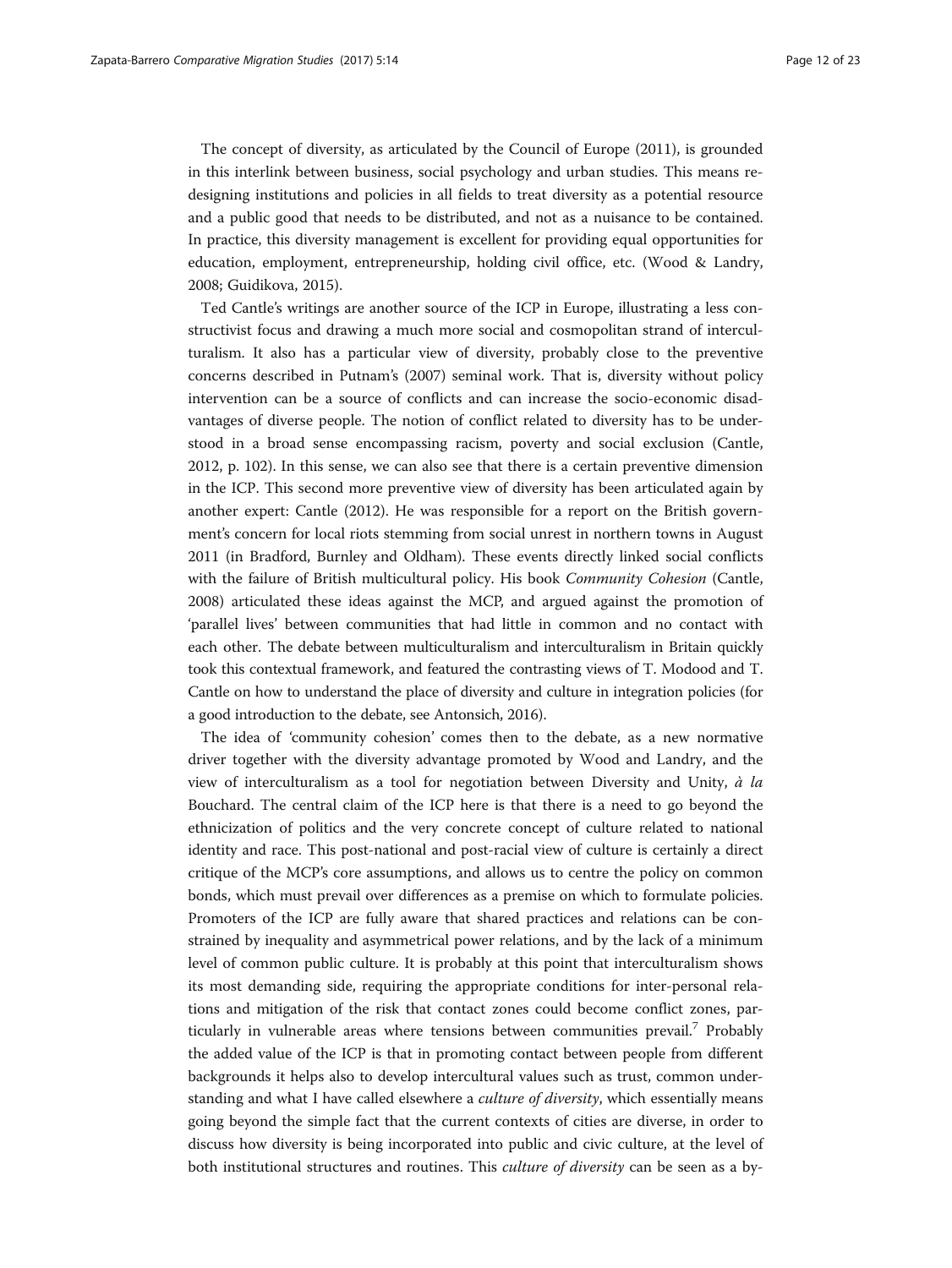product of what in the recent work of Matejskova and Antonsich ([2015](#page-21-0), p. 3) is called governance through diversity rather than governance of diversity. The through indicates that diversity does not exist apart from politics, but needs to be incorporated within governance, the incorporation of diversity in political parties probably being the first step (Zapata-Barrero, Dähnke, & Markard, [2018\)](#page-22-0) with further research required for other pillars of society (schools, police, administration, etc.).

An example of an intercultural concern when requesting citizenship tests could be whether diversity is incorporated as a common value to be respected or still treated as something that falls outside Unity? This is why I define this culture of diversity through three main standards: Diversity recognition, Diversity participation and Diversity management (Zapata-Barrero, [2014](#page-22-0), p. 68). In this claim of incorporating diversity in all spheres of the society, the ICP can also fight to include diversity within the cherished notion of "common value" articulating the civic national policy narrative. The civic integration policy speaks about a culture of citizenship (Mouritsen, [2009\)](#page-21-0) rather than a culture of diversity, and then seems still to place diversity outside rather than inside mainstream society.

Compared to the MCP and the NCP, what do these three normative parameters of the ICP tell us in relation to setting the premises for a policy paradigm change? First, by virtue of its origins, the European view of interculturalism can be seen as a policy rebellion of cities against the state domination of policy in recent decades. The multicultural and civic integration models were thought out essentially at the state level and have rarely considered multi-level perspectives in the implementation of policies. This state-centric view of diversity management probably explains why their defenders propose rights-based and duties-based approaches to diversity, since they assume the state is the first institution addressing the diversity issues and framing whatever policy at whatever level of governance. Together with a different view of diversity, the MCP's and NCP's national-state dependency methodology is probably one of the first substantial differences when we compare them with the ICP. Cities are now organizing welcoming events for newcomers as a way to provide knowledge about the host society and the city, and they also offer language courses as part of the city's public assistance. In contrast, multicultural policies are also developed at the city level, but always under an administrative decentralization process beginning at the state level.

To this local origin we can add the ICP's origins in expertise. Here we can say that the research/policy nexus debate can help us to distinguish the contacts-based policy paradigm (interculturalism) from the rights-based (multiculturalism) and the dutiesbased (national civic) approaches to integration. The MCP comes from academia and has therefore an intellectual origin; it is a product of the "laboratory" albeit without too much testing at the beginning, and is deontic, universalist and rationalist. It is close to what Scholten [\(2011\)](#page-21-0) labels an 'enlightenment model' within the research/policy nexus, where academic arguments predominate over policy arguments.

The ICP is an evidence-based policy and, in Scholten's terms, is much closer to an engineering model, where the primacy is in the policy, which informs academic arguments. It is based on strategies to achieve the normative ends of diversity advantage, community cohesion and a diversity-based common public culture. The ICP has a much more teleological dimension than multiculturalism. This origin provides interculturalism with two main strengths: proximity, as it primarily promotes face-to-face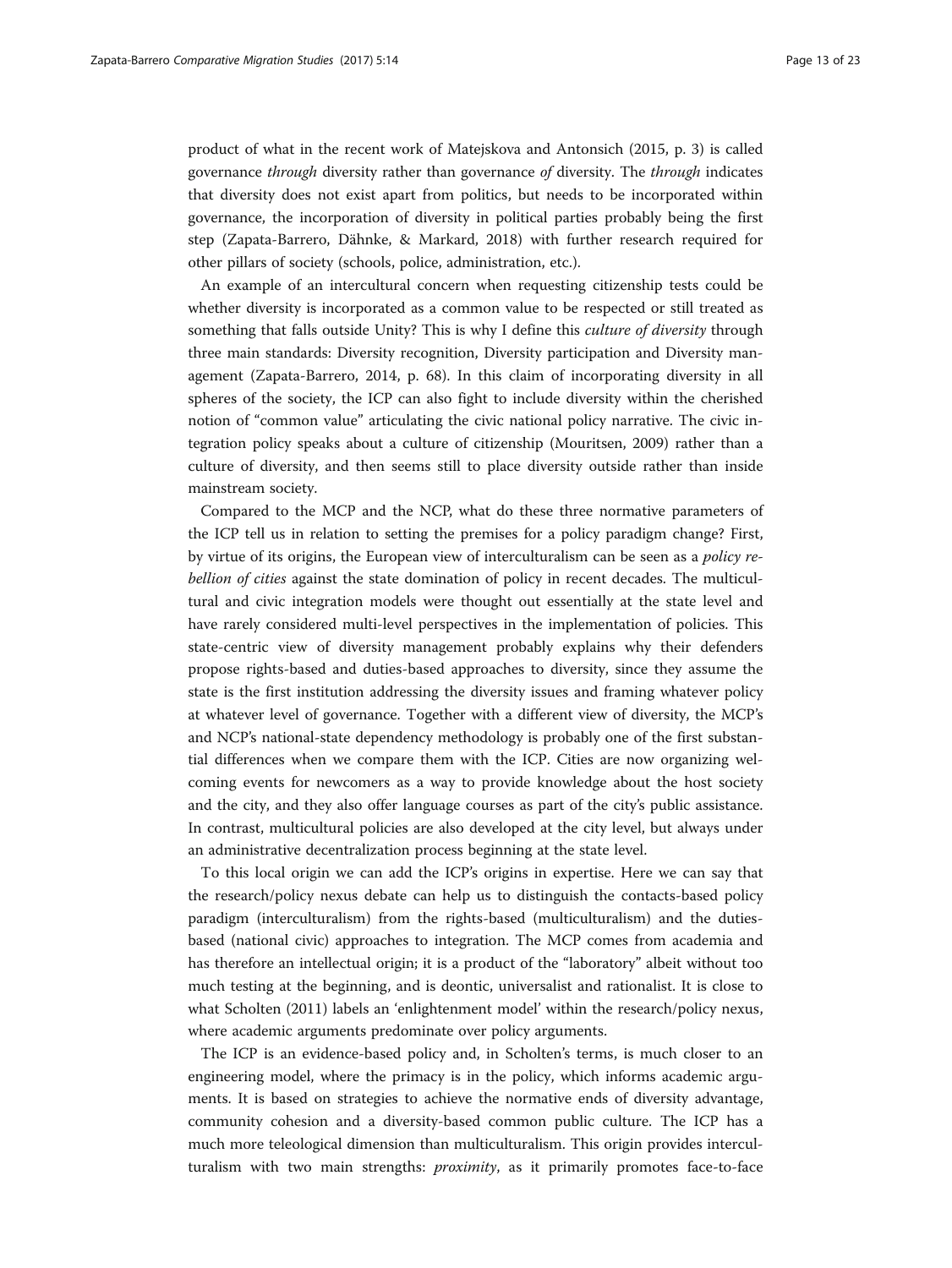relations and develops most of its policies at the micro-level (Zapata-Barrero, [2015b,](#page-22-0) p. 187), and pragmatism, because action and practice prevail over any preconception of ideal justice or equality – "to the extent that less emphasis is placed on form and culture, and more on the subject that acts and therefore interacts" (Abdallah-Pretceille, [2006](#page-19-0), p. 480). The ICP's primary concerns are not about abstract or universal notions of justice or rights and goods in the context of diversity, as may be the case with the MCP, but about a society that takes advantage of the resource that diversity offers while also ensuring community cohesion. This social ecological background to diversity is totally absent in both the MCP and the NCP.

These local and policy origins probably explain why one of the ICP's main areas of action is the public sphere, city spaces being a perfect example. The concern over how to manage contact in public spaces has been one of the areas neglected by multiculturalists. The policy focus on shared spaces (Wood, [2015;](#page-22-0) Cantle, [2016](#page-19-0)) is understood to cover the main areas where face-to-face communication between people from different backgrounds arises: in community gardens, libraries, public amenities, festivals and neighbourhood spaces, as reported by Bagwell, Evans, Witting, and Worpole ([2012](#page-19-0)). Again, this is new evidence that in its right-based understanding of recognizing difference and its initial concern of making multicultural claims that are compatible with liberal democracy, multiculturalism has been formulated from a state perspective rather than a city perspective. As far as I am aware, the multicultural literature has not yet deployed any lines of research on how to deal with diversity in public spaces, the "contact zone" par excellence.

Finally, we can also add another particular facet of the ICP: the fact it can attract many types of governments and political parties and show how it is non-ideological. This means that the ICP, when incorporated as a city project for managing diversity, "resists" ideological variations in political governments, and is colour-blind from an ideological point of view (as is the case for most intercultural cities participating in the Council of Europe's ICC). This has also been seen when analysing the intercultural governance of the Spanish network of intercultural cities (see Zapata-Barrero, [2016c](#page-22-0)). These features certainly explain its political attraction and territorial expansion in Europe.

# Summarizing the place of interculturalism in the post-M framework debate and beyond

Kymlicka recently proposed a new framework for discussion linking solidarity and diversity, arguing there is a trend in the debate that says the increase in immigration and the multicultural policies it often gives rise to have weakened the sense of national solidarity. This national argument within the multicultural debate has also been a focus of attention for Uberoi ([2008](#page-21-0)), who argued that multiculturalism can change national identity. This creates a potential "progressive's dilemma", forcing a choice between solidarity and diversity. Behind this focus there is the premise  $-$  a "corroding effect" in the words of Banting and Kymlicka [\(2006](#page-19-0)) – that "multiculturalism policies are said to erode solidarity because they emphasize differences between citizens, rather than commonalities" (p. 11).

To my knowledge, the MCP narrative has never formulated a critical interpretative framework regarding the way culturally homogeneous states categorize diversity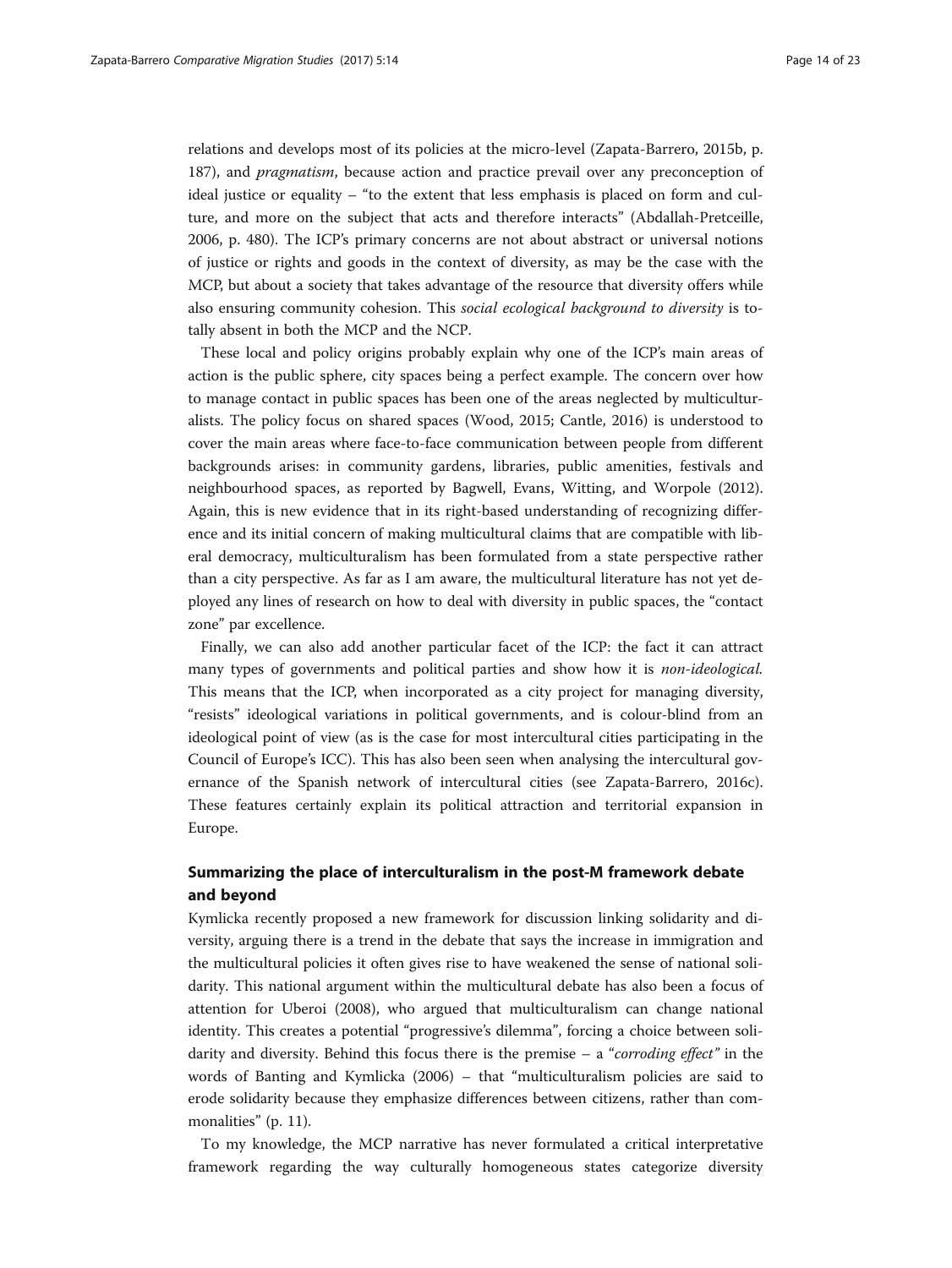dynamics. The intercultural argument is that we cannot impose the majoritarian understanding of diversity categories upon others. Ethnicity is self-ascribed, flexible and cannot be imposed by those with the power to define diversity categories. The ICP narrative reacts against the ethnicization of people. This substantial distance from the MCP narrative in the domain of ethnicity, nationalism and race is likewise a departure from what Brubaker [\(2002\)](#page-19-0) calls 'groupism', namely, "the tendency to treat ethnic groups, nations and races as substantial entities to which interests and agency can be attributed" (p. 164). The summary of these arguments is clear. The transnational reality in which most people live today tells us that mostly birthplace and/or nationality do not determine public identities. To ask someone where he/she is born with the purpose of gaining an initial idea of what public identity he/she holds is not as self-evident as it was in the past. Several studies working on transnational and complex identities as an empirical category show us that transnationalism and people's growing mobility are currently pluralizing our identities and our self-national and cultural adscriptions (Favell, [2014\)](#page-20-0). This is now the rule, one which needs to be incorporated into the current theoretical policy frameworks and migration studies.

This leads us to argue that interculturalism also calls for reassessment of what we may call the "immigrant/citizenship divide", which has dominated the diversity debate in migration studies. What interests me in this divide is the consequence of always reproducing a certain discourse where "we" national citizens are not the subjects of diversity policies: the MCP (and more explicitly the NCP) has always taken for granted that "Diversity is the others". In the policy-making process, there is a division of the population between citizens and non-citizens, nationals and non-nationals, immigrants and citizens. This migration focus has the effect of reproducing a certain power relation between majority-national citizens and minority-ethnic citizens or immigrants, a relation that fails to create bridges between these two sets of people. Instead, this framework reinforces the idea of separate categories of people, just as diversity policies have been mainly directed towards one part of the population, be they called immigrants, nonnationals, ethnic minorities, or a range of other conceptualizations in different countries and contexts. Today, in a superdiversity context, in a scenario where second and third generations of migrants live in Europe, where the only attachment to their society of origin comes from their parents (for instance, Crul, Schneider, & Lelie, [2012](#page-19-0)), most so-called citizens have an immigrant background, and consequently, this division of the population that probably made sense in earlier stages of the migration process is now very difficult to sustain. This assumption therefore needs to be revised.

Keeping this focus, I argue that a mainstreaming policy dismantles this narrative framework by incorporating the entire population (immigrants and citizens) into the policy focus. In targeting the broad population and incorporating diversity concerns within the general public policy focus, the ICP features all the main dimensions of a mainstreaming policy and also seeks to be incorporated into policymaking at all city levels and in all departments (Scholten & Van Breugel, [2018\)](#page-21-0). The final goal is to create public services that are attuned to the needs of the whole population, regardless of their background. This mainstreaming policy has also been recently defined as an effort to reach people with a migration background through needs-based social programming and policies that also target the general population (Collet & Petrovic, [2014](#page-19-0), p. 2).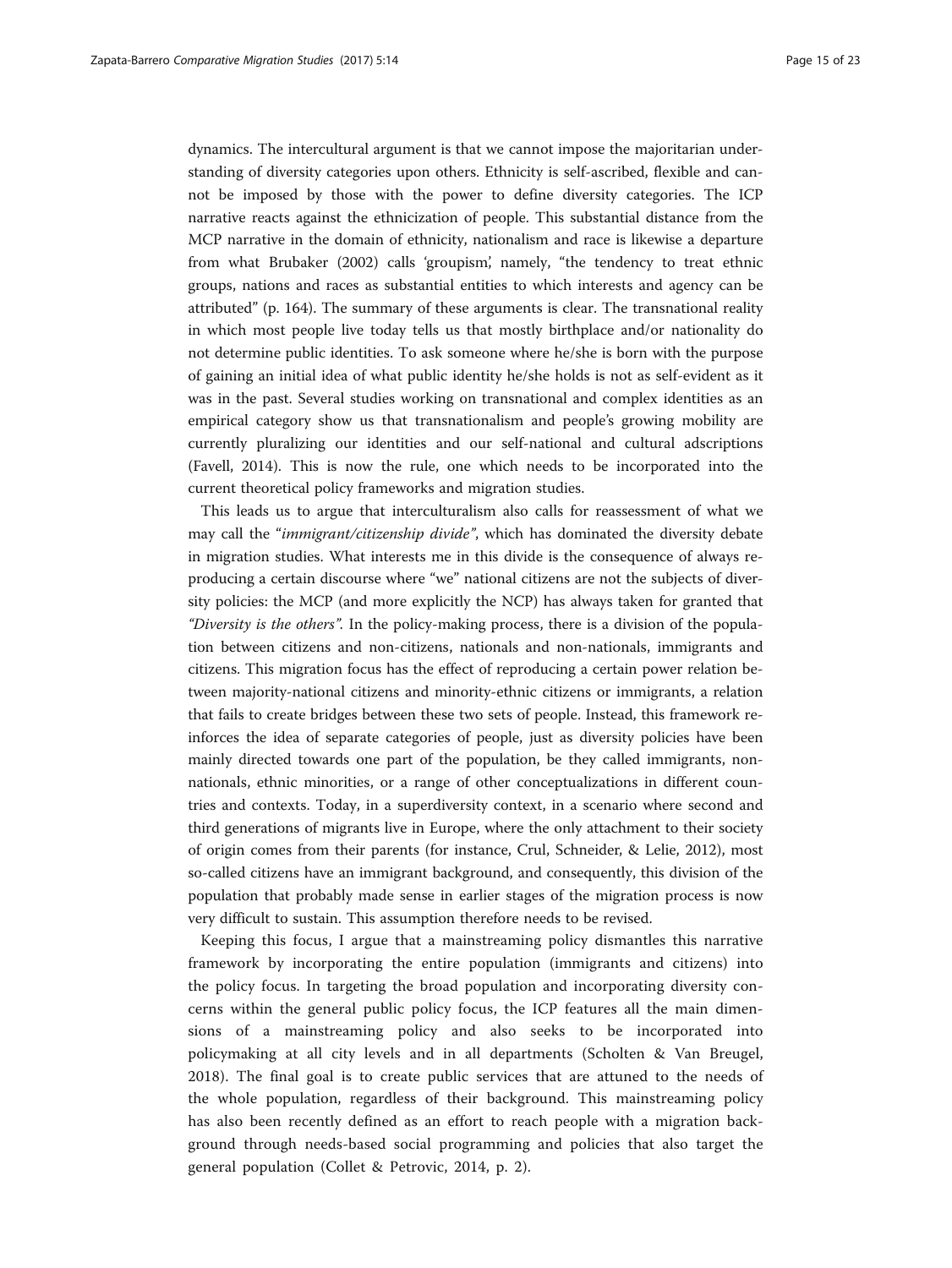This is pertinent to such a degree that maybe we need to abandon immigration policy as a policy directed only at migrants, and instead speak about mainstreaming intercultural policy, which would include all people in the scope of diversity policies. Moreover, in the context of the recent financial crisis, together with the post-M context of an ideological crisis in the MCP, there is certainly a contextual factor favouring the elective affinity between interculturalism and mainstreaming (Zapata-Barrero, [2017c\)](#page-22-0), to the point that we can say today that mainstreaming is a distinctive feature of the intercultural policy philosophy. I would even say that this interface provides interculturalism with a powerful policy tool, solving most of policymakers' concerns regarding the MCP. As a result, this mainstreaming ICP designates a public-policy philosophy that emphasizes both the significance of promoting contact (the core concept of interculturalism) in all spheres of public life and basic structures of society and the importance of all the components of the diversity dynamics, including nationals and citizens (the core concept of mainstreaming).

Elsewhere I have referred to these taken-for-granted policy frameworks as multicultural idols that have dominated our understanding of diversity management and the way we have produced knowledge about diversity (Zapata-Barrero, [2017a\)](#page-22-0). This perspective could invite us to explore new directions in diversity debates.

# Concluding considerations: new directions in the intercultural policy research agenda

The current day and age has seen immigration and human mobility become representative of globalization, with an inherent lack of control over boundaries and impacts on economics and welfare. With our current interpretative frameworks, we usually see these phenomena meet with opposition, both because of the diversity they brings and because they falls prey to the nationalist agenda. In this context, interculturalism can help generate answers where a *boundless multiculturalism* or *rigid national civism* may have difficulties. This is probably one reason why the ICP can be seen to represent a challenge to both policy paradigms. Rootless cosmopolitan global citizens are despised by nationalists as much as they are by boundless multiculturalists. The post-M period where the diversity debate lays, illustrates that European societies have fallen to some sort of vicious circle. In the age of populism, to use Kymlicka's words (Kymlicka, [2016](#page-20-0)), multicultural master narratives nurture anti-immigrant arguments and feelings, or even radical views of national civic integration, ranking duties as a condition sine qua non of rights. The contacts-based approach of the ICP can thus be seen as an opportunity to break this vicious circle, by bridging the tension between the MCP and the NCP. This position of an arbiter must be taken seriously, since it can reorient the focus of both policy paradigms and invite them to centre their views on contact between people from different backgrounds, including nationals. We can perfectly consider that both the MCP and the NCP are diversity strategies to ensure the necessary conditions for contact. Multiculturalism's concern about equality and power sharing and the civic integrationist concern about minimum standards of language and knowledge on tradition and values are contributing ultimately to the promotion of "contact zones". But the contacts-based approach is not consubstantial to the other two policy paradigms. This follows the need to abandon this old-fashioned universalist view of diversity policies as being a single comprehensive and integral way to manage the Unity and Diversity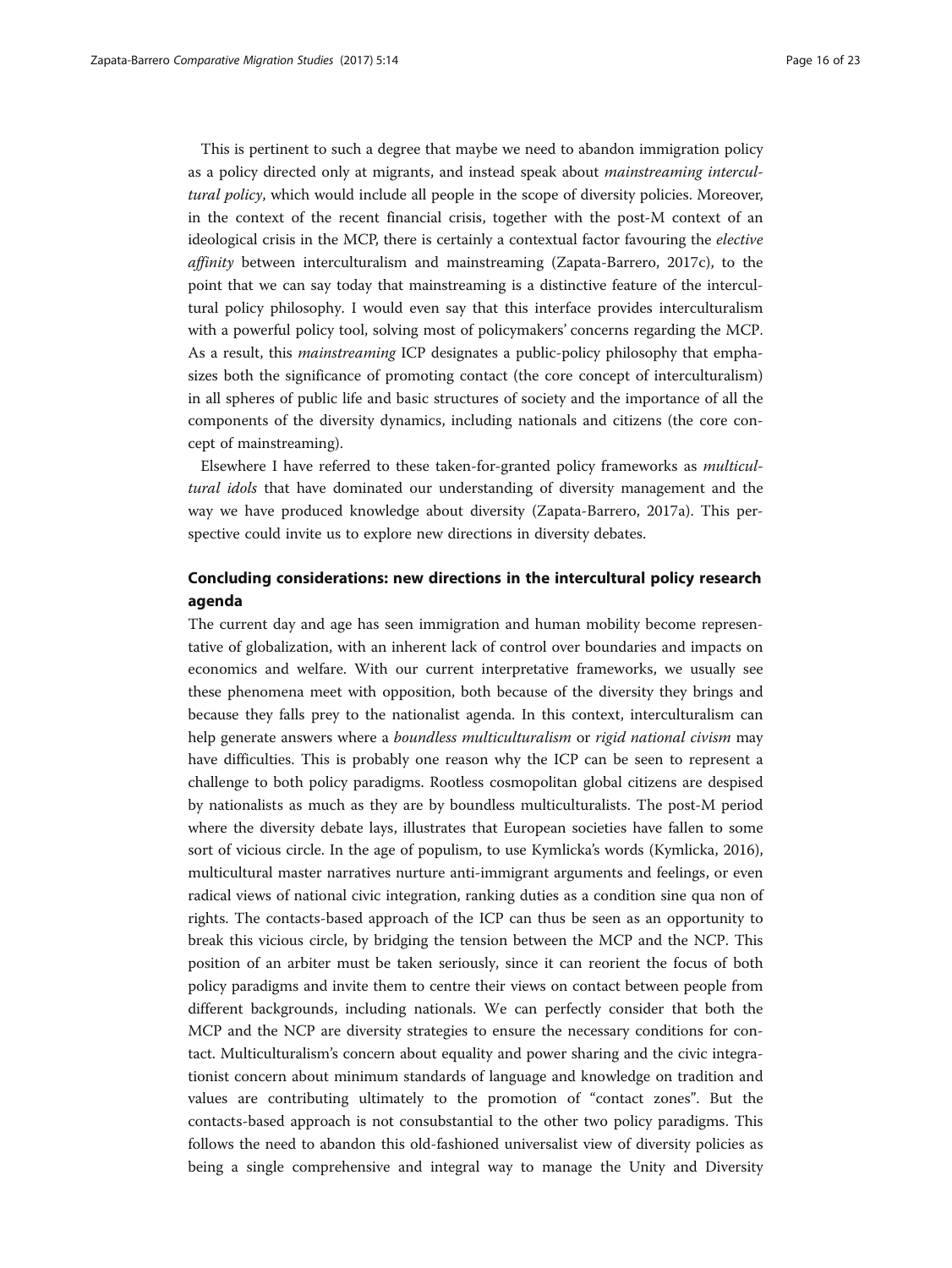nexus. In an ideal distribution of functions, the MCP would be in charge of protecting diversity while the NCP would be tasked with defending unity (however this Unity needs to be rebooted incoporating diversity). The contacts-based approach of the ICP cannot be successful if a minimum (but limited) range of multicultural and national civic conditions are not met. But the fact that MCP and NCP are able to create the conditions for contact does not necessarily mean that it will happen. Consequently, there is a need for a policy the main target of which is to encourage contact among people. It is here that we can find interculturalism's main scope for legitimization. The golden rule of intercultural citizenship (Zapata-Barrero, [2016b\)](#page-22-0) is that through contacts people socialize in diversity and develop feelings of membership. There cannot be integration and inclusion without contact with other people with different backgrounds. It is through contact that people develop trust and solidarity, it is through contact that people develop a new public culture, a *culture of diversity*. Taking this building block of the ICP, in the current research agenda we are now in the phase of looking for factors to consolidate the policy paradigm, as markers of European identity (Zapata-Barrero, [2017a\)](#page-22-0).

There are of course many variables that could be considered to ensure the consolidation of a policy paradigm. At the moment, the internal intercultural debate has been centred (probably because of its origins) on the focusing of economic benefits. That is, to put it in layman's terms, when the ICP becomes a comprehensive and integral city project, the benefits of diversity management through contact promotion are empirically tested at the economic level. But there is still not a specific link that has been tested at the social level. In my view, this is what needs to be done now. This basically means incorporating the xenophobia-reduction and the solidarity-promotion hypotheses. This involves a decline in racism together with a reduction of negative public opinions towards immigrants, a reduction of the space for populist narratives (Zapata-Barrero, [2011](#page-22-0)) and even the prevention of rises in radicalism. In positive terms, the ICP could be seen as a policy favouring not only community cohesion but even more, national solidarity, and can reduce the "corroding effects" of diversity, especially in contexts where diversity can be seen as countering liberal values. In this sense, we can say that the ICP's main challenge today is how it can find new forms of collective solidarity beyond class, nation and race.

Seen through a European lens, the current process by which the re-nationalization of policies, xenophobia, racism and intolerance are becoming a new "political ideology" has them framing public opinion and political discourses, and legitimizing policies (Zapata-Barrero & Triandafyllidou, [2012;](#page-22-0) Triandafyllidou et al., [2011](#page-21-0)). Scholarly work highlights that while this originates in cultural anxiety, it also emerges from approaches to welfare chauvinism, entrenched inequalities and emerging insecurity, all of which are also nurtured by the inconsistencies arising from the management of diversity and complex issues such as access to European territory.

Populism and neo-conservatism are the main forms that this new ideology takes. Most of the public debate around migration and diversity is essentially focused either on the explanatory level, seeking to identify the main factors provoking such an emergence, or on the strategies seeking to invade political power and governments, but much less so on the political and policy instruments we have for preventing and reducing the conditions that make it possible. This is where the ICP can play a central role.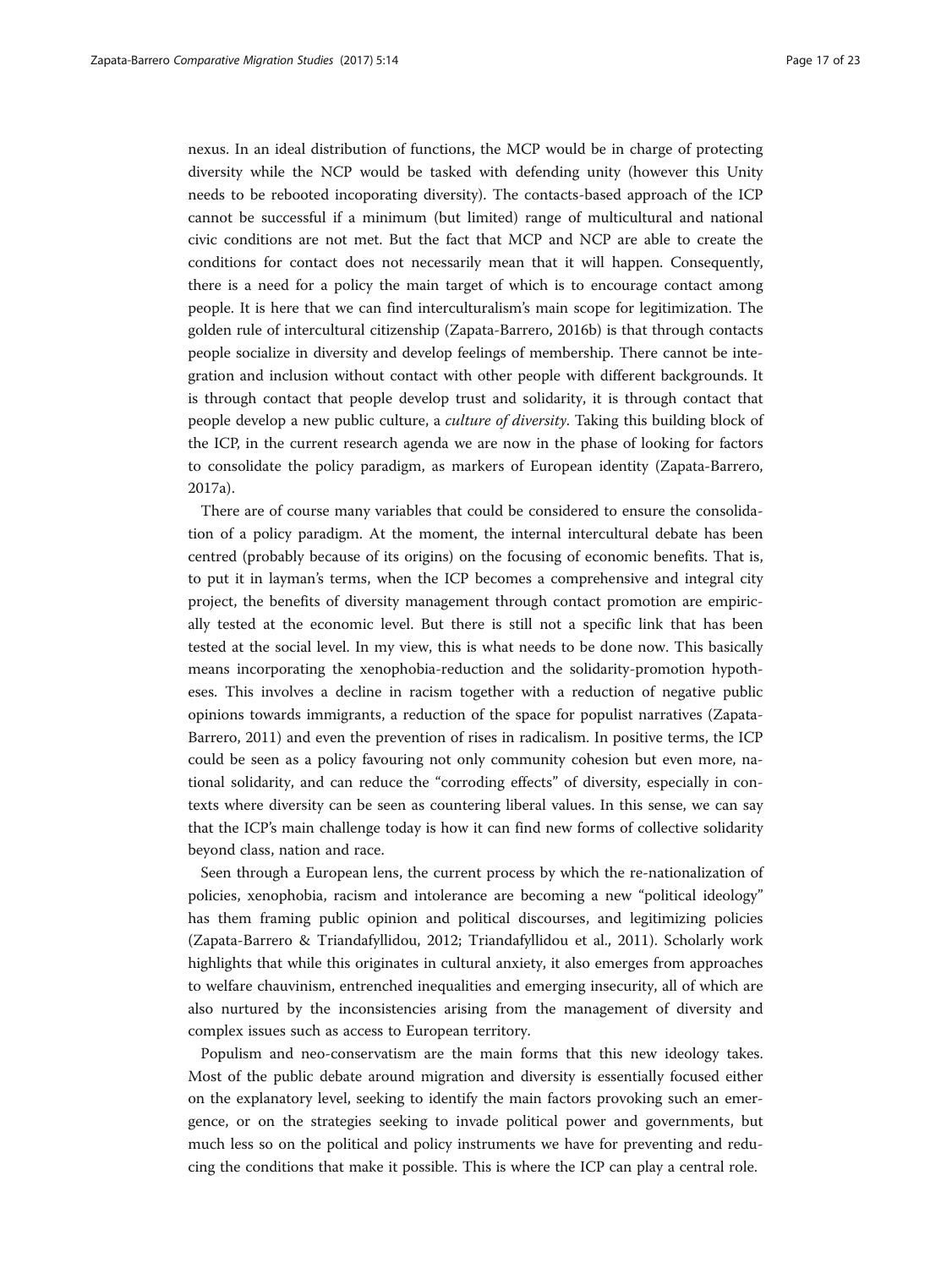The pressing situation today is clear: there is a lack of support for diversity management in the current post-M atmosphere. The new context of superdiversity and transnationalism together with the embracing of radicalization by second generation migrants poses a very volatile situation for Europe. The latest European Commission against Racism and Intolerance (ECRI) report, for instance, signals a growing anti-immigrant sentiment and Islamophobia as being among the key trends in 2015 (European Commission against Racism and Intolerance (ECRI), [2016\)](#page-20-0). The recent terrorist attacks in Paris, Copenhagen, Nice and Berlin further add to the Islamophobic sentiment being misused by populist political parties to stir up prejudice and hatred against Muslims in general. Likewise, the decision taken in June 2016 by the UK to leave the European Union (Brexit) is also connected to anti-immigrant sentiments. Key questions arise today that cannot be answered with old policy paradigms: Can the MCP narrative counter the extremist narrative and/or the nationalist narrative? Can the MCP today be a marker of European identity without creating more political cleavages at the national level?

At the same time, in most EU and Council of Europe documents, interculturalism is linked to European values such as human rights, democracy and a culture of peace and dialogue, and to European identity (European Commission, [2008](#page-20-0); Council of Europe, [2008;](#page-19-0) Vidmar-Horvat, [2012;](#page-21-0) Bekemans, [2012](#page-19-0)). This view of diversity as constitutive of the new European identity signals the fact that the latter is neither a pre-existing quality nor a historical given, but rather a process in the making, an identity to be achieved (Bauman, [2004;](#page-19-0) Bruter, [2005](#page-19-0)). Together with other inter-governmental institutions bringing together civil society and citizens across the Mediterranean, the Anna Lindh Foundation's 10-year strategy "Working Together Towards 2025" (Anna Lindh Foundation, [2015](#page-19-0)) also argues for interculturalism as an alternative to the extremist narrative.

This particular function of the ICP has still not been examined both theoretically and empirically, and could be analysed at different levels. From a political party point of view, the xenophobia-reduction and the solidarity-promotion hypotheses can mean that the application of the ICP tends to leave no place for political parties with clear nationalist, xenophobic narratives and can promote mutual understanding and respect as well as new forms of living together and solidarity. So probably the main argument that can consolidate the ICP, so that it can become a mainstreaming policy, is that it can contribute to reducing the two main drivers of the xenophobic narrative: an increase in specific policies for a) a privileged culturally differentiated group of people and b) public expenditure.

We know that empirical studies are full of not only theoretical assumptions but theoretical thoughts about empirical assumptions. How to reconcile theoretical and empirical thinking is a crucial methodological challenge for scientific innovation and a real imperative to influence societal processes of change and political decisions in Europe. It is in this scholarly context that I set the challenge to consolidate the emerging ICP, taking into account the Unity/Diversity framework debate with the MCP and the NCP. However, there also remains work to be done on the nexus between xenophobiareduction, solidarity-promotion and interculturalism. This would certainly address the gap between theoretical assumptions and policy outcomes, something the MCP does not appear to have achieved.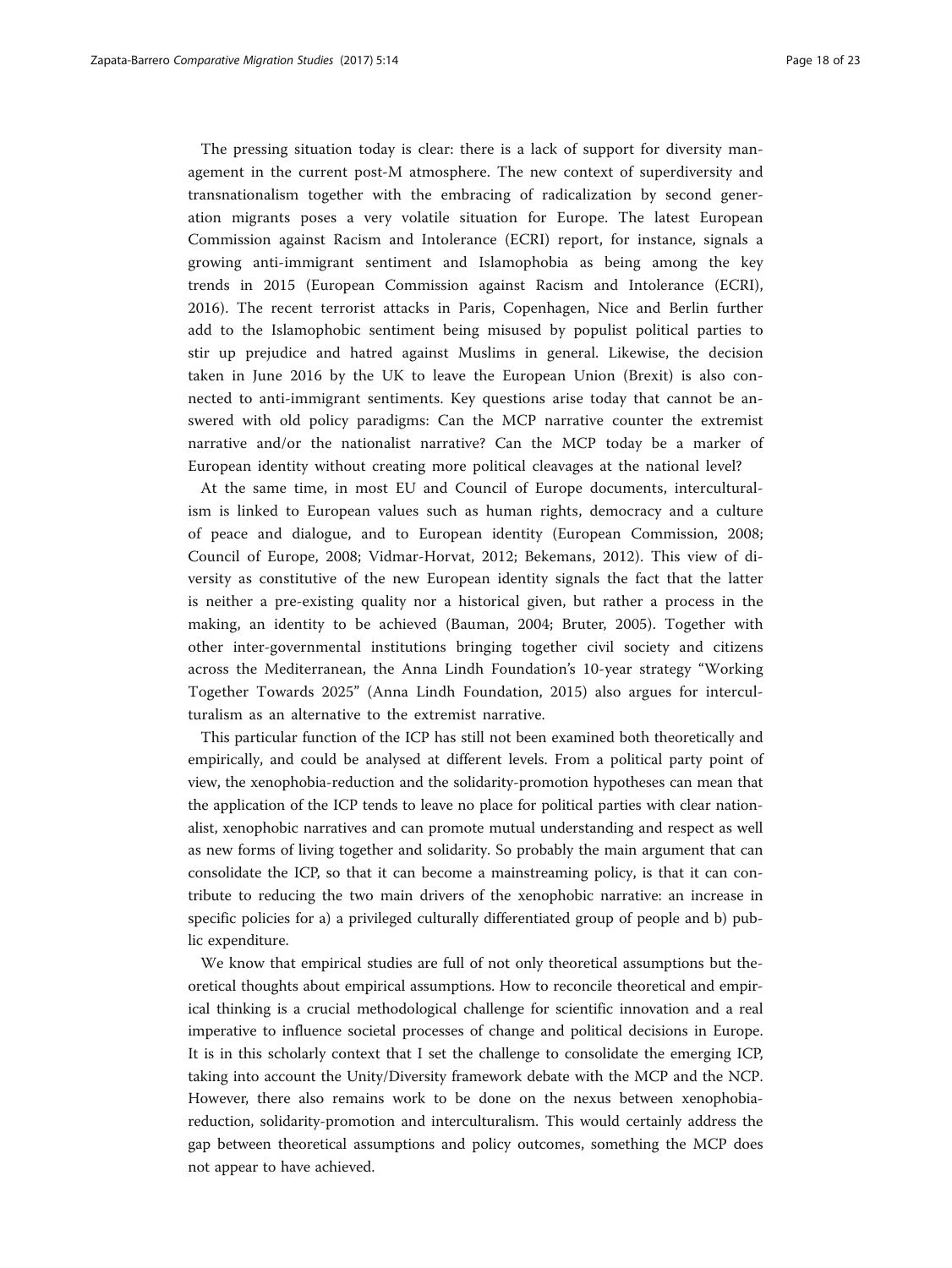## **Endnotes**

<sup>1</sup>See Joppke [\(2004](#page-20-0), [2007](#page-20-0)); Bauböck and Joppke [\(2010](#page-19-0)); Goodman ([2012\)](#page-20-0); Meer et al. ([2015\)](#page-21-0); Mouritsen ([2008\)](#page-21-0); Mouritsen ([2011\)](#page-21-0); Zapata-Barrero [\(2009](#page-22-0)).

 $2$ The anti-racist dimension of interculturalism has been examined in depth by Gundara ([2000](#page-20-0), [2005](#page-20-0)). Only recently it has also been applied in policy studies (Pinxten, Cornelis, & Rubinstein, [2007;](#page-21-0) Ravinder, [2012;](#page-21-0) Carr, [2016](#page-19-0)).

 $3$ I will take some works debating the policy narrative frameworks (Jones & McBeth, [2010](#page-20-0); Shanahan, Mcbeth, & Hathaway, [2011;](#page-21-0) McBeth, Clemons, Husmann, Kusko, & Gaarden, [2013](#page-21-0)) and others following an interesting emerging debate on policy paradigm change (Campbell, [2002](#page-19-0); Hogan & Howlett, [2015](#page-20-0)) taking as reference the path-breaking work of Hall [\(1993\)](#page-20-0). I have developed some of this in more detail in Zapata-Barrero [\(2017a](#page-22-0)).

<sup>4</sup>On the concept of multiple diversity, applied in the case of Spain, see Zapata-Barrero [\(2013\)](#page-22-0).

5 See Borkert, Bosswick, Heckmann, and Lüken-Klaben [\(2007](#page-19-0)); Lüken-Klaßen and Heckmann [\(2010\)](#page-21-0); Caponio and Borkert [\(2010\)](#page-19-0); and Caponio and Ricucci [\(2015\)](#page-19-0). This last work provides an overview as to how the debate was introduced by EU institutions.

<sup>6</sup>The concept of diversity advantage has been introduced by the UK think tank Comedia ([2017](#page-19-0)), directed by Wood ([2004.](#page-22-0) See also Council of Europe, [2008](#page-19-0)) and mainly inspired by Zachary's [\(2003\)](#page-22-0) seminal work. Here we can also mention the seminal Unesco document (1996), considering diversity as a good resource in need of protection, even forming part of our European cultural heritage and the basis of Agenda 21 for culture, taking diversity's potential for creativity as the main diversity advantage.

 $7$ These power relations between people and socio-economical contrasts are fully addressed in the work of Cantle ([2012](#page-19-0)) for instance. It is an area that certainly needs deeper examination.

#### Abbreviations

ICP: Intercultural policy paradigm; MCP: Multicultural policy paradigm; NCP: National civic policy paradigm; Post-M: Post-multicultural

#### Acknowledgements

I would like to thank Phil Wood, Ted Cantle and Gérard Bouchard for their detailed comments on previous drafts. I have also defended some of these arguments in various academic forums. I would like to thank Paul Statham for his invitation to the Sussex Centre for Migration Research seminar series (Nov. 2016), and Lucinda. Fonseca, from IGOT-Lisbon University (Dec. 2016). Of course, I also owe thanks to GRITIM-UPF members, for their helpful comments in our Research in Progress sessions, and to the two referees of this Journal for their help providing strength and precision to the focus and certain arguments in this article.

#### Funding

No funding for the research reported.

#### Authors' information

Ricard Zapata-Barrero is a professor at the Department of Political and Social Sciences, Universitat Pompeu Fabra (Barcelona-Spain). His main lines of research deal with contemporary issues of liberal democracy in contexts of diversity, especially the relationship between democracy, citizenship and immigration. He is director of GRITIM-UPF (Interdisciplinary Research Group on Immigration) and the Master on Migration Studies at UPF. For more details about research and publications see: [http://](http://dcpis.upf.edu/~ricard-zapata/) [dcpis.upf.edu/~ricard-zapata/](http://dcpis.upf.edu/~ricard-zapata/)

#### Competing interests

The author declares that he has no competing interests.

## Publisher's Note

Springer Nature remains neutral with regard to jurisdictional claims in published maps and institutional affiliations.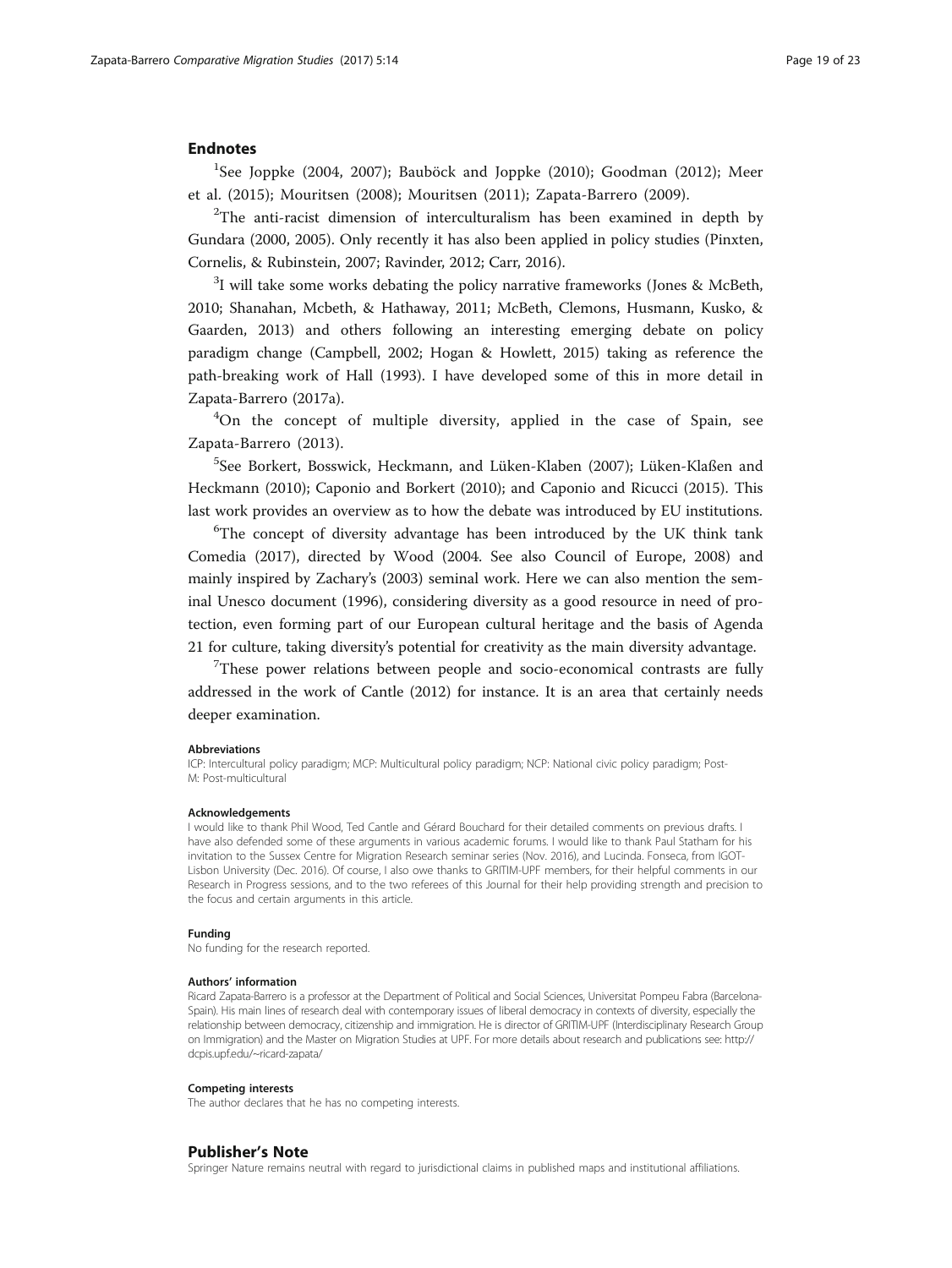<span id="page-19-0"></span>Received: 10 February 2017 Accepted: 25 July 2017<br>Published online: 04 September 2017

#### **References**

- Abdallah-Pretceille M. (2006). Interculturalism as a paradigm for thinking about diversity. Intercultural Education, 17(5), 475–483.
- Alesina A., & Ferrara E. (2005). Ethnic diversity and economic performance. Journal of Economic Literature, 43(3), 762–800. Allport G. W. (1954). The Nature of Prejudice. Cambridge: Addison Wesley.
- Anna Lindh Foundation (2015). Working together towards 2025. [http://www.alfpolska.org/public/editor/file/](http://www.alfpolska.org/public/editor/file/Summary%20of%20strategy%20and%20Work%20Plan%202015.pdf) [Summary%20of%20strategy%20and%20Work%20Plan%202015.pdf.](http://www.alfpolska.org/public/editor/file/Summary%20of%20strategy%20and%20Work%20Plan%202015.pdf) Accessed May 2017
- Antonsich M. (2016). Interculturalism versus Multiculturalism: the Cantle-Modood debate. Ethnicities, 16(3), 470–493.
- Bagwell, S., Evans, G., Witting, A., & Worpole, K. (2012). Public Space Management: Report to the Intercultural Cities Research Programme. Cities Institute, London Metropolitan University. [https://rm.coe.int/CoERMPublicCommonSearchServices/](https://rm.coe.int/CoERMPublicCommonSearchServices/DisplayDCTMContent?documentId=09000016803009c0) [DisplayDCTMContent?documentId=09000016803009c0](https://rm.coe.int/CoERMPublicCommonSearchServices/DisplayDCTMContent?documentId=09000016803009c0). Accessed May 2017
- Banting K., & Kymlicka W. (2006). Multiculturalism and the Welfare State: Recognition and Redistribution in Contemporary Democracies. Oxford: Oxford University Press.
- Banting K., & Kymlicka W. (2013). Is there really a retreat from multiculturalism policies? New evidence from the multiculturalism policy index. Comparative European Politics, 11(5), 577–598.
- Barrett M. (Ed.) (2013). Interculturalism and Multiculturalism: Similarities and Differences. Strasbourg: Council of Europe. Bauböck R., & Joppke C. (2010). How liberal are citizenship tests? (EUI Working Paper RSCAS 2010/41). Florence: Robert
- Schuman Centre for Advanced Studies, EUDO Citizenship Observatory, European University Institute. Bauman Z. (2004). Europe. An Unfinished Adventure. Cambridge: Polity Press.
- Bekemans L. (2012). Intercultural Dialogue and Multi-level Governance in Europe: A Human Rights Based Approach. Brussels: P.I.E.-Peter Lang.
- Bellini E., Ottaviano G., Pinelli D., & Prarolo G. (2009). Diversity, cities and economic development. In M. D. Janssens, D. Pinelli, C. Reymen, & S. Wallman (Eds.), Sustainable cities: diversity, economic growth, social cohesion (pp. 44–75). Cheltenham: Edward Elgar Publishing Limited.
- Berry J. W. (2013). Intercultural Relations in Plural Societies. In S. Guo, & L. Wong (Eds.), Revisiting Multiculturalism in Canada (pp. 37–49). Rotterdam: Sense Publisher.
- Bloemraad I. (2007). Unity in diversity? Bridging Models of Multiculturalism and Immigrant Integration. Du Bois Review, 4(2), 317–336.
- Bloemraad I. (2015). Theorizing and Analyzing Citizenship in Multicultural Societies. The Sociological Quarterly, 56, 591–606. Bloemraad I., & Wright M. (2014). Utter Failure or Unity out of Diversity? Debating and Evaluating Policies of
- Multiculturalism. International Migration Review, 48, 292–334.
- Borjas G. (1995). The economic benefits of immigration. Journal Economic Perspectives, 9, 3–22.
- Borkert M., Bosswick W., Heckmann F., & Lüken-Klaben D. (2007). Local Integration Policies for Migrants in Europe. Luxembourg: Official Publications European Communities VIII.
- Bouchard G. (2015). Interculturalism: a view from Quebec. Toronto: University of Toronto Press.
- Bouchard G., & Taylor C. (2008). Building the future, a time for reconciliation: abridged report. Québec: Commission de consultation sur les pratiques d'accomodement reliées aux différences culturelles.
- Bradley, W. (2013). Is There a Post-Multiculturalism?. Working Paper Series Studies on Multicultural Societies, No.19, Afrasian Research Centre, Ryukoku University (Japan). [http://afrasia.ryukoku.ac.jp/english/publication/upfile/WP19.](http://afrasia.ryukoku.ac.jp/english/publication/upfile/WP19.pdf) [pdf](http://afrasia.ryukoku.ac.jp/english/publication/upfile/WP19.pdf). Accessed May 2017
- Brubaker R. (2002). Ethnicity without groups. European Journal of Sociology, 43, 163–189.
- Bruter M. (2005). Citizens of Europe? The Emergence of a Mass European Identity. London: Palgrave Macmillan.
- Cameron, D. (2011). Full transcript: David Cameron Speech on radicalisation and Islamic extremism, Munich, 5 February, New
- Statesman.<http://www.newstatesman.com/blogs/the-staggers/2011/02/terrorism-islam-ideology>. Accessed May 2017 Campbell J. L. (2002). Ideas, politics, and public policy. Annual Review of Sociology, 28, 21–38.
- Cantle T. (2008). Community Cohesion: a New Framework for Race and Diversity. Basingstoke: Plagrave Macmillan.
- Cantle T. (2012). Interculturalism: The New Era of Cohesion and Diversity. London: Plagrave Macmillan.
- Cantle T. (2016). The case for Interculturalism, plural identities and cohesion. In N. Meer, T. Modood, & R. Zapata-Barrero (Eds.), Multiculturalism and Interculturalism: Debating the dividing lines (pp. 133–157). Edinburgh: Edinburgh University Press.
- Cantle, T. (2017) Website Ted Cantle. Retrieved May 2017 from<http://tedcantle.co.uk>
- Caponio T., & Borkert M. (Eds.) (2010). The Local Dimension of Migration Policymaking. Amsterdam: Amsterdam University Press. Caponio T., & Ricucci R. (2015). Interculturalism: a policy instrument supporting social inclusion? In R. Zapata-Barrero (Ed.), Interculturalism in cities (pp. 20–34). Cheltenham: Edward Elgar Publishing.
- Carr J. (2016). Experiences of Islamophobia: Living with Racism in the Neoliberal Era. Oxon and New York: Routledge. Chopin, T. (2015). Euroscepticism and Europhobia: the threat of populism, European Issues, n.375 (December), Robert
- Schuman Fondation. [http://www.robert-schuman.eu/en/european-issues/0375-euroscepticism-and-europhobia](http://www.robert-schuman.eu/en/european-issues/0375-euroscepticism-and-europhobia-europe-under-the-test-of-populism)[europe-under-the-test-of-populism.](http://www.robert-schuman.eu/en/european-issues/0375-euroscepticism-and-europhobia-europe-under-the-test-of-populism) Accessed May 2017
- Collet E., & Petrovic M. (2014). The Future of Immigrant Integration in Europe: Mainstreaming Approaches for Inclusion. Brussels: Migration Policy Institute.
- Comedia: the art of city making.<http://www.comedia.org.uk/>. Accessed May 2017
- Council of Europe (2008). White Paper on Intercultural Dialogue 'Living Together As Equals in Dignity'. Strasbourg: Council of Europe. Council of Europe (2011). Intercultural Cities. [http://www.coe.int/t/dg4/cultureheritage/culture/cities/Index/default\\_en.asp](http://www.coe.int/t/dg4/cultureheritage/culture/cities/Index/default_en.asp). Accessed May 2017
- Council of Europe (2014). Antirumours networks for diversity, Communication for integration. [http://pjp-eu.coe.int/en/](http://pjp-eu.coe.int/en/web/c4i) [web/c4i.](http://pjp-eu.coe.int/en/web/c4i) Accessed May 2017
- Crowder G. (2013). Theories of Multiculturalism: An Introduction. Oxford: Politics.
- Crul M., Schneider J., & Lelie F. (2012). The European Second Generation Compared Does the Integration Context Matter? Amsterdam: Amsterdam University Press.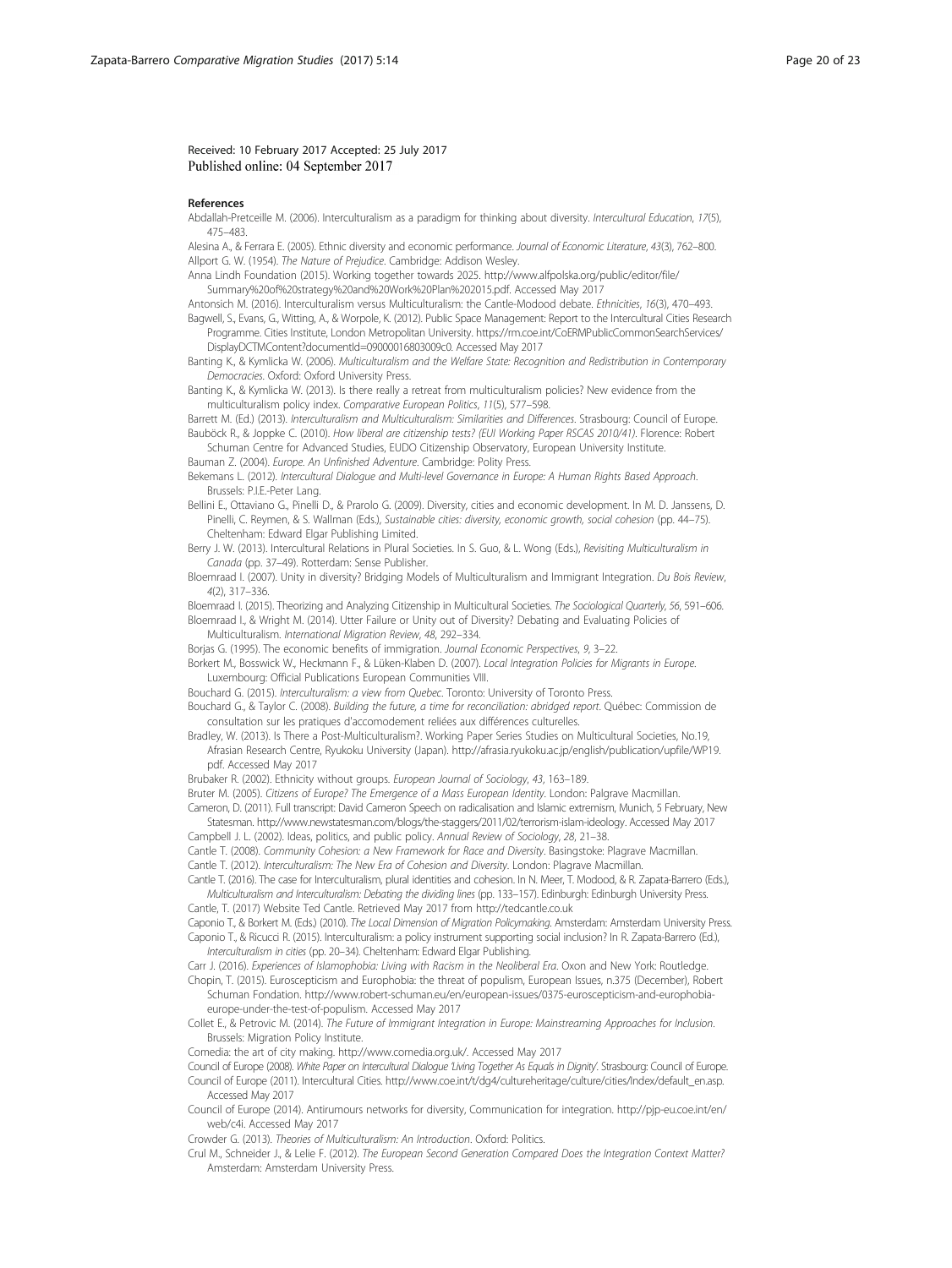<span id="page-20-0"></span>Daily Mail Reporter (2011, February 11). Nicolas Sarkozy joins David Cameron and Angela Merkel view that multiculturalism is failed. Daily Mail online. Retrieved from [http://www.dailymail.co.uk/news/article-1355961/Nicolas-](http://www.dailymail.co.uk/news/article-1355961/Nicolas-Sarkozy-joins-David-Cameron-Angela-Merkelview-multiculturalism-failed.html)[Sarkozy-joins-David-Cameron-Angela-Merkelview-multiculturalism-failed.html](http://www.dailymail.co.uk/news/article-1355961/Nicolas-Sarkozy-joins-David-Cameron-Angela-Merkelview-multiculturalism-failed.html)

Dobbernack J., & Modood T. (Eds.) (2013). Tolerance, Intolerance and Respect. Hard to Accept? London: Palgrave McMillan.

European Commission (2008). Highlights of the European year of intercultural dialogue. [http://eur-lex.europa.eu/legal-content/](http://eur-lex.europa.eu/legal-content/EN/TXT/?uri=URISERV%3Al29017) [EN/TXT/?uri=URISERV%3Al29017](http://eur-lex.europa.eu/legal-content/EN/TXT/?uri=URISERV%3Al29017). Accessed May 2017

European Commission against Racism and Intolerance (ECRI) (2016). Annual report 2015, CRI (2016) 28. [http://www.coe.](http://www.coe.int/t/dghl/monitoring/ecri/Library/PressReleases/217-26_05_2016_AnnualReport2015_en.asp) [int/t/dghl/monitoring/ecri/Library/PressReleases/217-26\\_05\\_2016\\_AnnualReport2015\\_en.asp.](http://www.coe.int/t/dghl/monitoring/ecri/Library/PressReleases/217-26_05_2016_AnnualReport2015_en.asp) Accessed 29 November 2016

Faist T. (2009). Diversity: a new mode of incorporation? Ethnic and Racial Studies, 32(1), 171-190.

Favell A. (2014). Immigration, integration and mobility: new agendas in migration studies. Colchester: ECPR Press. Ferruh Y. (2012). Right-wing hegemony and immigration: How the populist far-right achieved hegemony through the immigration debate in Europe. Current Sociology, 60(3), 368–381.

Gagnon A., & Iacovino R. (2016). Interculturalism and Multiculturalism: similarities and differences. In N. Meer, T. Modood, & R. Zapata-Barrero (Eds.), Multiculturalism and Interculturalism: Debating the dividing lines (pp. 104–132). Edinburgh: Edinburgh University Press.

Goodhart, D. (2004). Too Diverse. Prospects Magazine. Retrieved from: [https://www.prospectmagazine.co.uk/magazine/too](https://www.prospectmagazine.co.uk/magazine/too-diverse-david-goodhart-multiculturalism-britain-immigration-globalisation)[diverse-david-goodhart-multiculturalism-britain-immigration-globalisation](https://www.prospectmagazine.co.uk/magazine/too-diverse-david-goodhart-multiculturalism-britain-immigration-globalisation)

Goodman S. (2012). Measurement and interpretation issues in civic integration studies: A rejoinder. Journal of Ethnic and Migration Studies, 38, 173–186.

Gozdecka D. A., Ercan S. A., & Kmak M. (2014). From multiculturalism to post-multiculturalism: Trends and paradoxes. Journal of Sociology, 50(1), 51–64.

Gruescu S., & Menne V. (2010). Bridging differences: what communities and government can do to foster social capital. London: The Social Market Foundation.

Guidikova I. (2015). Intercultural integration: a new paradigm for managing diversity as an advantage. In R. Zapata-Barrero (Ed.), Interculturalism in cities: Concept, policy and implementation (pp. 136–151). Cheltenham: Edward-Elgar Publishing.

Gundara J. S. (2000). Interculturalism, Education and Inclusion. London: Sage publications.

Gundara J. S. (2005). Racism and Intercultural Issues in Urban Europe. In R. Pinxten, & E. Preckler (Eds.), Racism in Metropolitan Areas (pp. 113–126). New York and London: Berghahn Book

Hall P. (1993). Policy paradigms, social learning, and the state: the case of economic policymaking in Britain. Comparative Politics, 25(3), 275–296.

Hampshire J. (2013). The politics of immigration: contradictions of the liberal state. Cambridge: Polity Press. Hartleb F. (2011). A thorn in the side of European elites: The new Euroscepticism. Brussels: Centre for European Studies. Hogan J., & Howlett M. (Eds.) (2015). Policy paradigms in theory and practice. Basingstoke: Palgrave Macmillan.

Howarth, C. & Andreouli, E. (2013). Has Multiculturalism Failed? The Importance of Lay Knowledge and Everyday

Practice, [https://www.academia.edu/1780569/Has\\_multiculturalism\\_failed\\_The\\_importance\\_of\\_lay\\_knowledge\\_](https://www.academia.edu/1780569/Has_multiculturalism_failed_The_importance_of_lay_knowledge_and_everyday_practice) [and\\_everyday\\_practice](https://www.academia.edu/1780569/Has_multiculturalism_failed_The_importance_of_lay_knowledge_and_everyday_practice). Accessed May 2017

Janssens M., Pinelli D., Reymen D. C., & Wallman S. (Eds.) (2009). Sustainable Cities. Diversity, Economic Growth, Social Cohesion. London: Edward Elgar.

Jones M. D., & McBeth M. K. (2010). A narrative policy framework: Clear enough to be wrong? Policy Studies Journal, 38(2), 329–353.

Joppke C. (2004). The retreat of multiculturalism in the liberal state: Theory and policy. British Journal of Sociology, 55, 237–257.

Joppke C. (2007). Beyond national models: Civic integration policies for immigrants in Western Europe. West European Politics, 30(1), 1–22.

Joppke C. (2008). Immigration and the identity of citizenship: The paradox of universalism. Citizenship Studies, 12, 533–546. Khovanova-Rubicondo, K. & Pinelli, D. (2012). Evidence of the economic and social advantages of intercultural cities approach.<https://rm.coe.int/1680492f80>. Accessed May 2017

King D. (2005). Facing the future: America's post-multiculturalist trajectory. Social Policy and Administration, 39(2), 116–129. Kivisto P. (Ed.) (2016). Incorporating Diversity: Rethinking Assimilation in a Multicultural Age. London: Routledge. Kymlicka W. (1995). Multiculturalism: a liberal view of minority rights. Oxford: Oxford University Press.

Kymlicka W. (2010). The rise and fall of multiculturalism? New debates on inclusion and accommodation in diverse societies. International Social Science Journal, 61, 97–112.

Kymlicka W. (2015). The essentialist critique of multiculturalism: theories, policies, ethos. In V. Uberoi, & T. Modood (Eds.), Multiculturalism Rethought: Interpretations, dilemmas and new directions (pp. 209–249). Edinburgh: Edinburgh University Press.

Kymlicka W. (2016). Defending diversity in an era of populism: multiculturalism and interculturalism compared. In N. Meer, T. Modood, & R. Zapata-Barrero (Eds.), Interculturalism and multiculturalism: debating the dividing lines (pp. 158–177). Edinburgh: Edinburgh University Press.

Labelle M., & Rocher F. (2009). Immigration, integration and citizenship policies in Canada and Quebec: tug of war between competing societal projects. In R. Zapata-Barrero (Ed.), Immigration and Self-Government of Minority nations (pp. 57–85). Bruxelles: Peter Lang, Collection Diversitas.

Laden A., & Owen D. (Eds.) (2007). Multiculturalism and Political Theory. Cambridge: Cambridge University Press. Lægaard S. (2016). Contextualism in Normative Political Theory. In W. R. Thompson (Ed.), Oxford Research Encyclopedia

of Politics. Oxford: Oxford University Press.

Leconte C. (2015). From pathology to mainstream phenomenon: reviewing the Euroscepticism debate in research and theory. International Political Science Review, 36(3), 250–263.

Lentin A. (2014). Post-race, post politics: the paradoxical rise of culture after multiculturalism. Ethnic and Racial Studies, 37(8), 1268–1285.

Levrau F., & Loobuyck P. (2013). Should interculturalism replace multiculturalism? Ethical Perspectives, 20, 605-630. Levy J. T. (2000). The multiculturalism of fear. Oxford: Oxford University Press.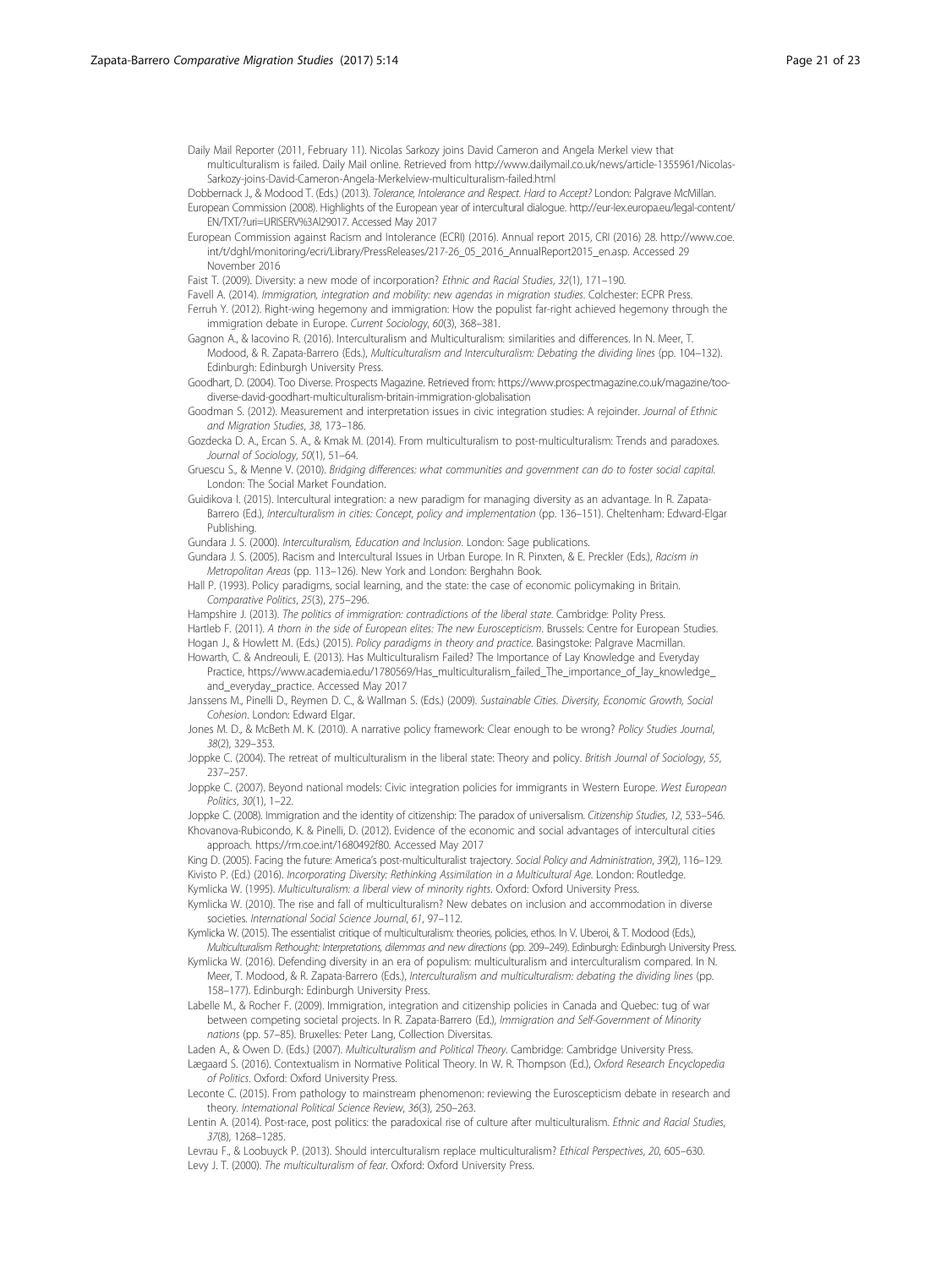<span id="page-21-0"></span>Lewis R. (2014). The 'Death' of State Multiculturalism: examining political discourse in post-2010 Europe. In R. Blake, & N. Walthrust-Jones (Eds.), Identities and Borders: Interculturalism, the construction of identity (pp. 3–19). Oxford: Inter-Disciplinary Press.

Ley, D. (2005). Post-Multiculturalism?. Research on Immigration and Integration in the Metropolis, Working Paper Series No. 05–18

Lüken-Klaßen D., & Heckmann F. (2010). Intercultural Policies in European Cities. Report European network of cities for local integration policies for migrants (CLIP). [http://dare.uva.nl/record/1/329855.](http://dare.uva.nl/record/1/329855) Accessed May 2017

Mansouri F., & Muraca P. (2014). Towards post-multiculturalism? Elite discourse, postmodernism and the challenge of diversity in multi-ethnic societies. In F. Mansouri, & B. Ebanda de B'beri (Eds.), Global perspectives on the politics of multiculturalism in the 21st century: a case study analysis (pp. 230–240). Abingdon: Taylor & Francis.

Matejskova T., & Antonsich M. (Eds.) (2015). Governing through diversity: Migration societies in the post-multiculturalist age Basingstoke. England: Palgrave Macmillan.

McBeth M. K., Clemons R. S., Husmann M. A., Kusko E., & Gaarden A. (2013). The Social Construction of a Crisis: Policy Narratives and Contemporary U.S. Obesity Policy. Risk, Hazards & Crisis in Public Policy, 4, 135–163.

Meer N., & Modood T. (2012). How does Interculturalism Contrast with Multiculturalism? Journal of Intercultural Studies, 33(2), 175–196.

Meer, N., Mouritsen, P., Faas, D., & de Witte, N. (2015). Examining 'Postmulticultural' and Civic Turns in the Netherlands, Britain, Germany, and Denmark, American Behavioural Scientist. doi[:10.1177/0002764214566496](http://dx.doi.org/10.1177/0002764214566496)

Modood T. (2014). Multiculturalism, Interculturalisms and the Majority. Journal of Moral Education, 43(3), 302–315. Modood T. (2016). Multiculturalism, Interculturalisms and the Majority. In N. Meer, T. Modood, & R. Zapata-Barrero (Eds.),

Multiculturalism and Interculturalism: Debating the dividing lines (ch. 11, pp. 246–265). Edinburgh: Edinburgh University Press. Mouritsen P. (2008). Political responses to cultural conflict: Reflections on the ambiguities of the civic turn. In P.

Mouritsen, & K. E. Jørgensen (Eds.), Constituting communities: Political solutions to cultural conflict (pp. 1–30). Basingstoke: Palgrave Macmillan.

Mouritsen P. (2011). Beyond post-national citizenship. Access, consequence, conditionality. In A. Triandafyllidou, T. Modood, & N. Meer (Eds.), European multiculturalisms: Cultural, religious and ethnic challenges (pp. 88–115). Edinburgh: Edinburgh University Press.

Mouritsen P. (2009). The culture of citizenship. A reflection on civic integration in Europe. In R. Zapata-Barrero (Ed.), Citizenship policies in the age of diversity: Europe at the crossroads (pp. 23–35). Barcelona: CIDOB Edicions [http://](http://dcpis.upf.edu/~ricard-zapata/~ricard-zapata/gritim_cidob_monograph_2008.pdf) [dcpis.upf.edu/~ricard-zapata/~ricard-zapata/gritim\\_cidob\\_monograph\\_2008.pdf.](http://dcpis.upf.edu/~ricard-zapata/~ricard-zapata/gritim_cidob_monograph_2008.pdf) Accessed May 2017

Müller, U., Wagner, A. and Kunz, P. (2011). Correlation study between the intercultural city index and other data: a study for the Council of Europe. Bakbasel Economic Research & Consultancy. [https://rm.coe.int/](https://rm.coe.int/CoERMPublicCommonSearchServices/DisplayDCTMContent?documentId=0900001680495197)

[CoERMPublicCommonSearchServices/DisplayDCTMContent?documentId=0900001680495197.](https://rm.coe.int/CoERMPublicCommonSearchServices/DisplayDCTMContent?documentId=0900001680495197) Accessed May 2017 Murphy M. (2012). Multiculturalism: A Critical Introduction. London and New York: Routledge.

Page S. E. (2007). The Difference: how the power of diversity creates better groups, firms, schools and societies. Princeton: Princeton University Press.

Pinxten R., Cornelis M., & Rubinstein R. (2007). European Identity: Diversity in Union. International Journal of Public Administration, 30(6/7), 687–698.

Putnam R. (2007). E Pluribus Unum: Diversity and Community in the Twenty First Century. Scandinavian Political Studies Journal, 30(2), 137–174.

Ravinder, B. (2012). Interculturalism in Europe: Fact, Fad or Fiction – the Deconstruction of a Theoretical Idea. Unedited Workshop Proceedings: Debating Multiculturalism 1 (Conference Papers): Dialogue society. [http://www.dialoguesociety.](http://www.dialoguesociety.org/publications/debating-multiculturalism-1.pdf) [org/publications/debating-multiculturalism-1.pdf.](http://www.dialoguesociety.org/publications/debating-multiculturalism-1.pdf) Accessed May 2017

Sarmento C. (2014). Interculturalism, multiculturalism, and intercultural studies: Questioning definitions and repositioning strategies. Intercultural Pragmatics, 11(4), 603–618.

Scholten P. (2011). Framing immigrant integration: Dutch research-policy dialogues in comparative perspective. Amsterdam: Amsterdam University Press.

Scholten, P., Collett, E. & Petrovic, M. (2016). Mainstreaming migrant integration? A critical analysis of a new trend in integration governance. International Review of Administrative Sciences. doi:[10.1177/0020852315612902](http://dx.doi.org/10.1177/0020852315612902)

Scholten P., & Van Breugel I. (Eds.) (2018). Mainstreaming in Integration Governance: new trends in migration integration policies in Europe. Basingstoke: Palgrave Macmillan.<https://www.palgrave.com/de/book/9783319592763>

Shanahan E. A., Mcbeth M. K., & Hathaway P. L. (2011). Narrative Policy Framework: The Influence of Media Policy Narratives on Public Opinion. Politics & Policy, 39, 373–400.

Song, S., (2016). Multiculturalism. In E. N. Zalta (Ed.) The Stanford Encyclopedia of Philosophy (Winter 2016 Edition), [https://plato.stanford.edu/archives/win2016/entries/multiculturalism/.](https://plato.stanford.edu/archives/win2016/entries/multiculturalism/) Accessed May 2017

Stokke, C. & Lybæk, L. (2016). Combining intercultural dialogue and critical multiculturalism, Ethnicities doi:[10.1177/](http://dx.doi.org/10.1177/1468796816674504) [1468796816674504](http://dx.doi.org/10.1177/1468796816674504)

Triandafyllidou A., & Gropas R. (2015). What is Europe?. London: Palgrave.

Triandafyllidou A., Modood T., & Meer N. (Eds.) (2011). European multiculturalisms. Edinburgh: Edinburgh University Press.

Triandafyllidou, A., Modood, T., & Zapata-Barrero, R. (2006). European challenges to multicultural citizenship: Muslims, secularism and beyond. In T. Modood, A. Triandafyllidou, & R. Zapata-Barrero (Eds.), Multiculturalim, Muslims and Citizenship: a European approach (pp. 1–22). London: Routledge.

Uberoi V. (2008). Do Policies of Multiculturalism Change National Identities? The Political Quarterly, 79(3), 404–417.

Vertovec S. (2007). Super-diversity and its implications. Ethnic and Racial Studies, 30(6), 1024–1054. Vertovec S. (2010). Towards post-multiculturalism? Changing communities, conditions and contexts of diversity. International Social Science Journal, 61, 83–95.

Vertovec S. (Ed.) (2014). Migration and Diversity. Cheltenham: Edward Elgar Publishing.

Vertovec S. (Ed.) (2015). Routledge International Handbook of Diversity Studies. New York: Routledge

Vertovec S., & Wessendorf S. (Eds.) (2010). Backlash against Multiculturalism in Europe: public discourse, policies and practices. London: Routledge.

Vidmar-Horvat K. (2012). The Predicament of Intercultural Dialogue: Reconsidering the Politics of Culture and Identity in the EU. Cultural Sociology, 6(1), 27–44.